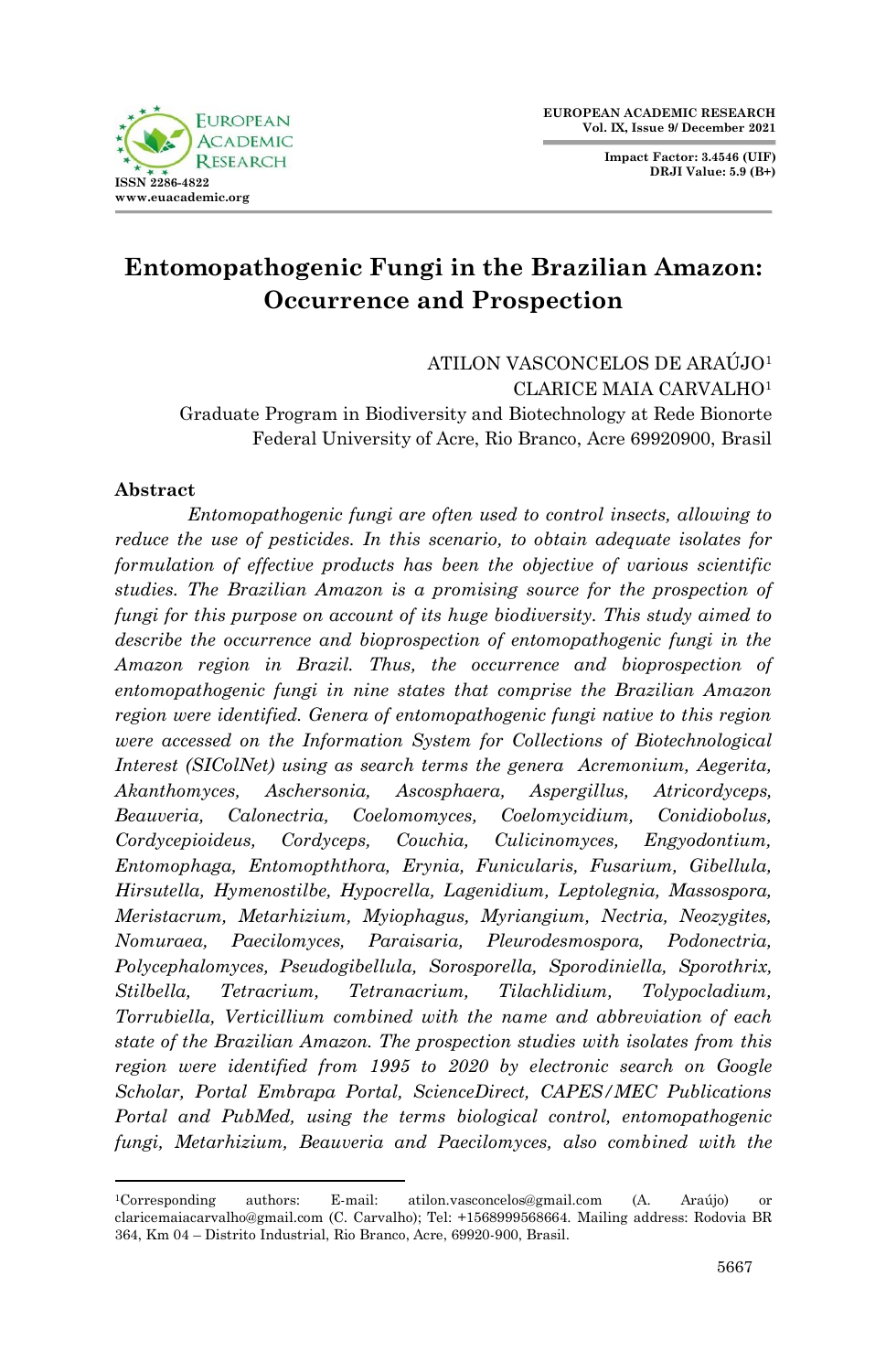*name and abbreviation of each state of the region. Based on the data of collections of microorganism cultures, 379 isolates were recorded and grouped into 12 genera that contain entomopathogens. The most prevalent genera found are Aspergillus (159), Fusarium (84), Metarhizium (59), Paecilomyces (36) and Beauveria (26), and the regions with the greatest number of records were Amazonas (119), Maranhão (94) and Mato Grosso (66). The fungi Beauveria (43) and Metarhizium (28) were predominant among the 87 native entomopathogenic fungi prospected. The greatest number of prospected isolates of Beauveria were investigated for the control of Rhyzopertha dominica (7), Sitophilus oryzae (7) and Sitophilus zeamais (7), while the greatest number of Metarhizium was tested for the control of Diatraea saccharalis (7), Spodoptera cosmioides (7) and Rhipicephalus microplus (6). Other isolates from the region, such as Paecilomyces (9), Fusarium (2) and Isaria (2), also demonstrated potential for insect control. In addition, entomopathogens of the genus Ophiocordyceps were also found parasitizing insects from this region and should be assessed in prospection studies. Thus, the Brazilian Amazon is a rich and promising source of entomopathogenic fungi that should be considered for improvement of insect control.* 

**Key Words:** Brazilian Amazon, Microbial Control of Insects; *Beauveria*; *Metarhizium*.

## **1. INTRODUCTION**

Brazil is one of the top global consumerist countries of pesticides [\(PIGNATI et al., 2017\)](#page-22-0). A continuous and indiscriminate use of these compounds may pose severe risks to human health, produce deposits of toxic wastes in the soil, reduce biodiversity with loss of environmentally-beneficial species and select resistant populations of pest insects [\(DEREUMEAUX et al., 2020\)](#page-19-0). In this context, several countries have set policies to limit the use of these products [\(BRODEUR et al., 2018;](#page-18-0) [MESSING; BRODEUR, 2018\)](#page-21-0), encouraging the development and adoption of containment actions such as biological control [\(SINGH et al., 2019\)](#page-22-1).

Of the diverse techniques used in biological control, the natural augmentation alternative of control is one of the most commercially used method. This strategy basically consists of mass production and large scale release of natural enemies to control specific pests (CHANDLER et al., 2011; LACEY et al., 2015). The main natural enemies used for this purpose are microbial agents,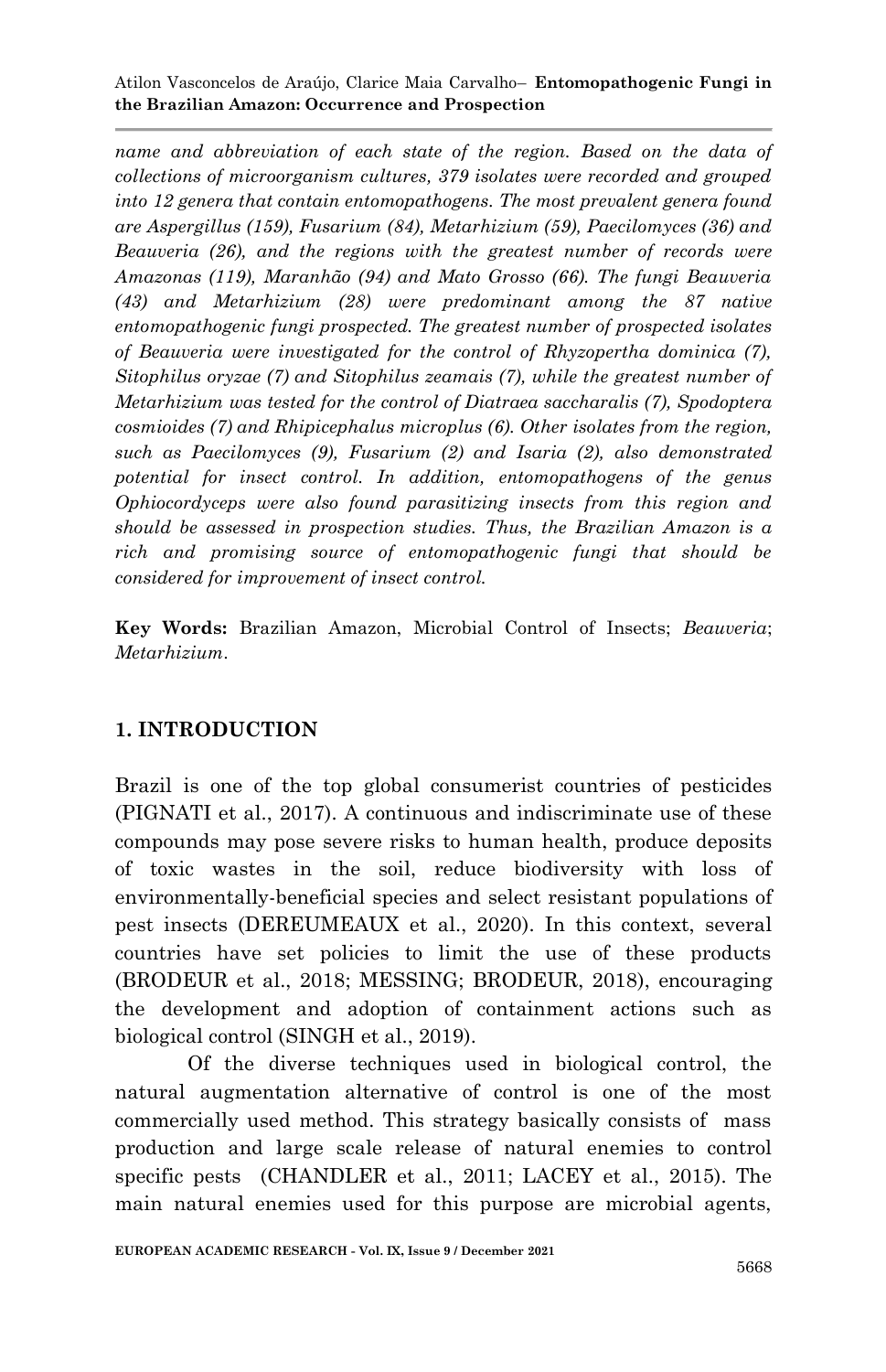including bacteria, viruses and entomopathogenic fungi [\(VAN](#page-23-0)  [LENTEREN et al., 2018\)](#page-23-0).

The first practical methods for microbial control of insects were developed in 1880, firstly with fungi of the genus *Metarhizium* to control insects in cereal grains [\(ROBERTS; LEGER, 2004\)](#page-22-2). Entomopathogenic fungi stand out from other agents used for biological control, with more than 100 genera and about 750 species documented [\(SAMSON et al., 2013\)](#page-22-3). These microorganisms can overcome the insects' physical and chemical defense barriers by triggering an infective process that ultimately reduces the pest populations in the environment [\(BUTT et al., 2016\)](#page-18-1).

Insect infection by entomopathogenic fungi takes place through a complex process that includes the invasion of the host tissue, development from nutrient intake, toxin production and dispersal in the environment after sporulation from the cadaver (Figure 1). So, the mechanism that makes infection effective consists of the spore adhesion, its interaction with the host cuticle, resulting in the death of susceptible arthropods [\(SUJEETHA; SAHAYARAJ, 2014;](#page-23-1) [LACEY et al., 2015\)](#page-20-0).



**Figure 1.** Mechanism of entomopathogenic fungus infection. a. contact and adhesion to the host's cuticle; b. differentiation of infection structures; c. cuticle penetration; d. ability to overcome host defenses; e. hemocoel colonization; f. sporulation in the corpse.

This cuticular invasion depends on physical and enzymatic degradation mechanisms [\(FERNANDES et al., 2012;](#page-19-1) [GOLO et al.,](#page-20-1)  [2015;](#page-20-1) [RAMIREZ et al., 2018\)](#page-22-4). Appressoria are penetration-specialized structures that constitute the main physical mechanism for disrupting the host cuticle [\(MOMANY; TALBOT, 2017\)](#page-21-1) and are formed by entomopathogens such as *Metarhizium* sp. [\(LOVETT;](#page-20-2)  [LEGER, 2015;](#page-20-2) [LI et al., 2018;](#page-20-3) [WANG et al., 2019\)](#page-23-2). In addition,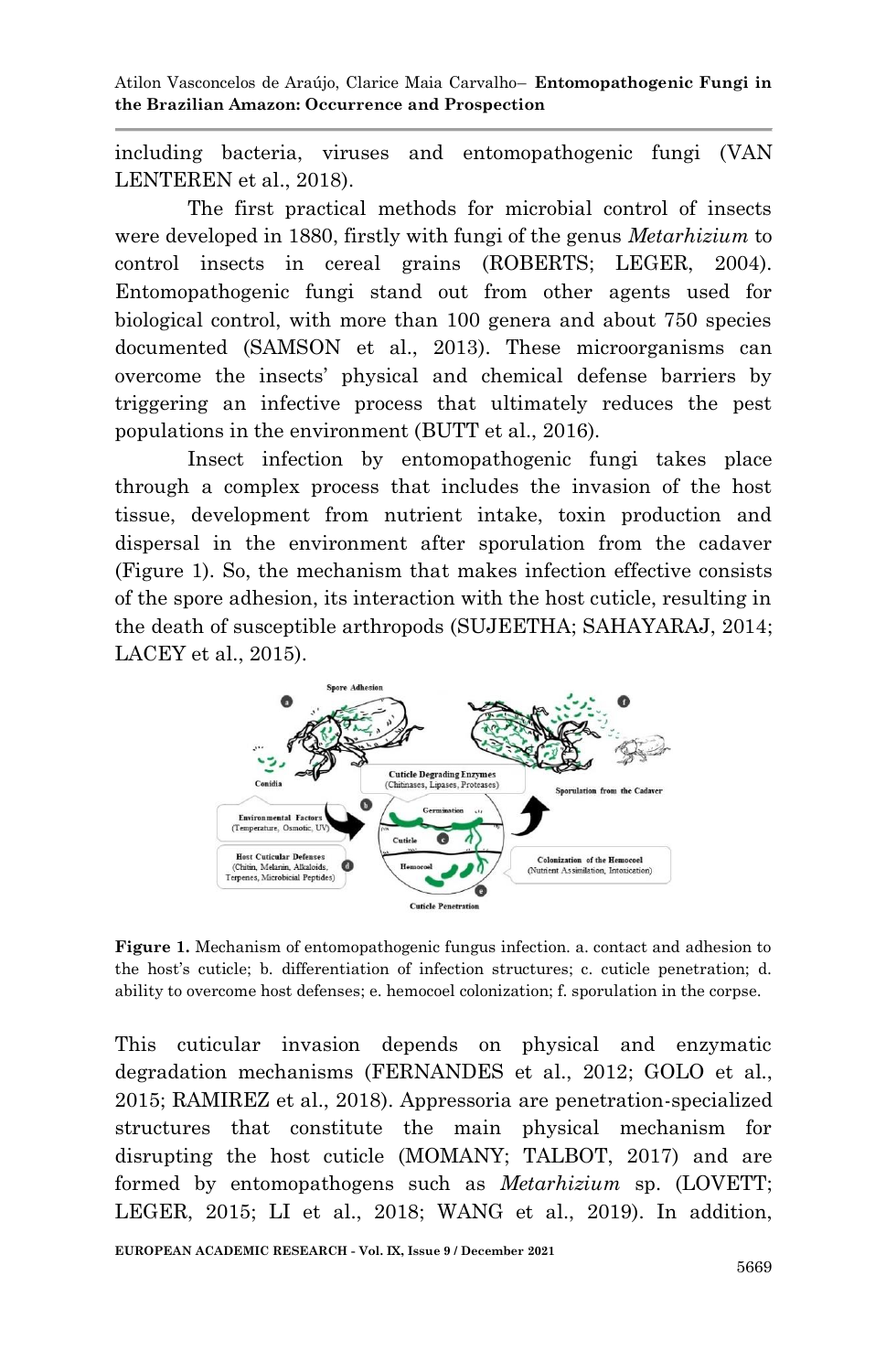extracellular enzymes such as chitinases, lipases and proteases are vital for the efficacy of the invasion process [\(COUTINHO-](#page-19-2)[RODRIGUES et al., 2016;](#page-19-2) [MONDAL et al., 2016\)](#page-21-2).

In addition to cuticle invasion, the entomopathogenic fungi can also cause infection of insects orally, although rarely reported [\(MANNINO et al., 2019\)](#page-21-3). These mechanisms of infection also vary according to environmental conditions, mainly those related to temperature changes and UV radiation (MISHRA [et al., 2015\)](#page-21-4). These factors together affect the effectiveness of entomopathogens as agents for control of insects. Thus, it is fundamental to evaluate and select fungi of different origins with appropriate characteristics [\(BRODEUR](#page-18-0)  [et al., 2018\)](#page-18-0).

Formulating biopesticides based on microorganisms with these characteristics has been a strategy frequently utilized. In Brazil, there are about 82 biopesticides registered, of which 60% are made with fungi, especially the entomopathogens *Metarhizium anisopliae* and *Beauveria bassiana* [\(MASCARIN et al., 2019\)](#page-21-5). Examples of these products are Granada® and Boveril WP®, both formulated with *B. bassiana*, and Metarril WP® with *M. anisopliae*, which are indicated for the control of *Mahanarva fimbriolata*, which affects sugarcane yields, and *Bemisia tabaci*, known as whitefly, which causes losses to many cultures, such as common bean and soybean [\(MASCARIN et al., 2019\)](#page-21-5).

Although promising, growth of this market has some challenges, such as the development of new production strategies, effective enforcement of regulations and laws, selection of isolates resistant to variable environmental conditions and the need for strains with high virulence to specific pests [\(MASCARIN et al., 2019\)](#page-21-5). According to this logic, identification of new agents is an important step for the improvement of this technique [\(HOLLAND et al., 2016;](#page-20-4) [VAN LENTEREN et al., 2018\)](#page-23-0).

With about 20% of world's biodiversity, we emphasize the importance of the Brazilian Amazon as a biome suitable for the prospection and identification of new entomopathogenic fungi with desirable characteristics for an effective control of insects. [\(PYLRO](#page-22-5)  [et al., 2014\)](#page-22-5). In this context, studies with entomopathogens from this region have documented promising results in recent years for the control of insects [\(CHRISTIAN LUZ et al., 2019;](#page-18-2) [BARROS et al., 2020;](#page-18-3) [OLIVEIRA et al., 2020\)](#page-21-6).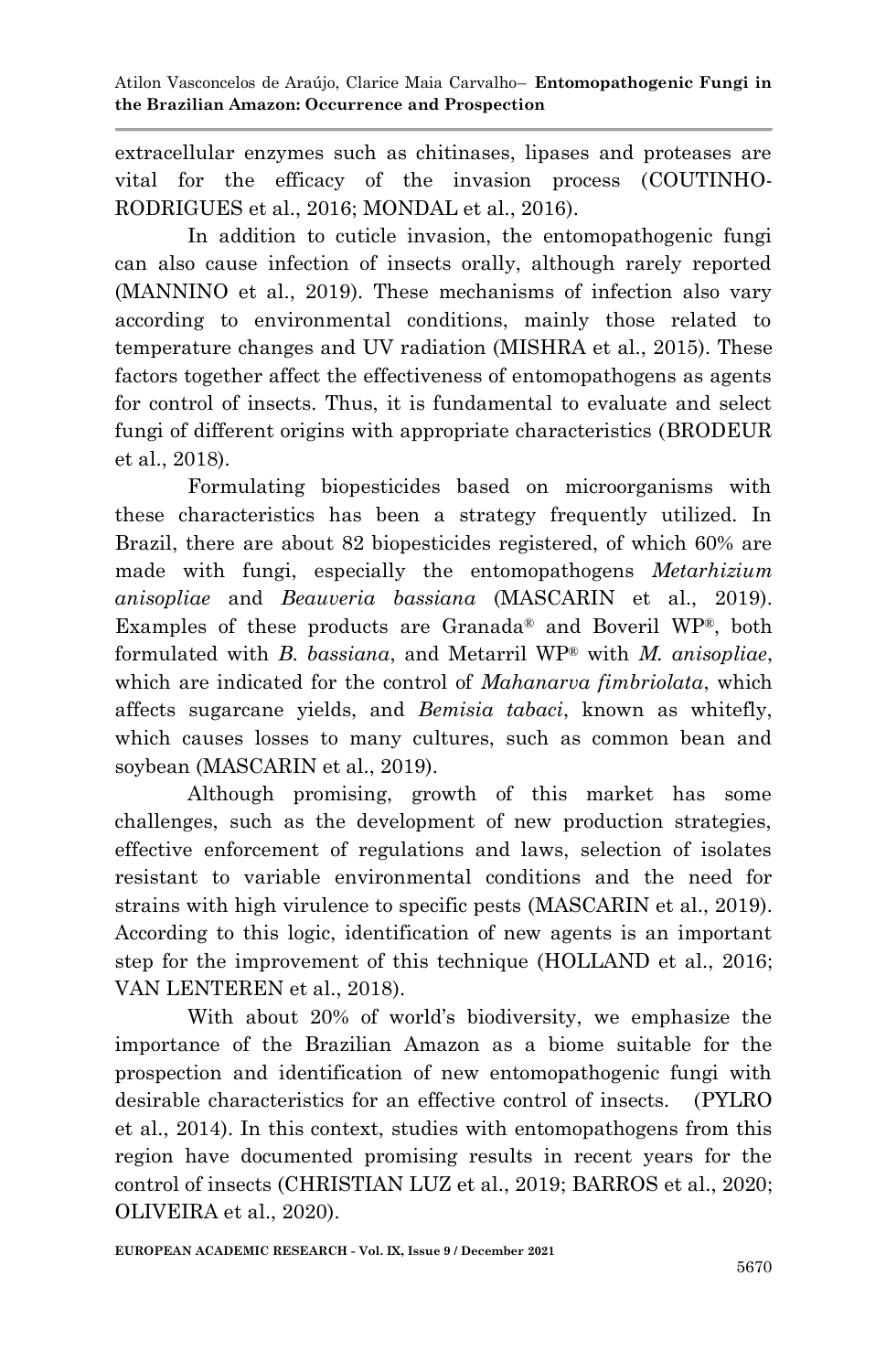So, this study aimed to describe the occurrence and bioprospection of entomopathogenic fungi in the Brazilian Amazon rainforest.

## **2. METHODS**

### **2.1. Search strategy**

The occurrence of entomopathogenic genera native to the Brazilian Amazon region stored in collections of microorganisms was identified through electronic research in the Sistema de Informação de Coleções de Interesse Biotecnológico (SIColNet) available on the network speciesLink (http://sicol.splink.org.br) on June 5, 2021. In this platform, the following fungal genera that contain entomopathogens were used as search terms: *Acremonium*, *Aegerita*, *Akanthomyces*, *Aschersonia*, *Ascosphaera*, *Aspergillus*, *Atricordyceps*, *Beauveria*, *Calonectria*, *Coelomomyces*, *Coelomycidium*, *Conidiobolus*, *Cordycepioideus*, *Cordyceps*, *Couchia*, *Culicinomyces*, *Engyodontium*, *Entomophaga*, *Entomopththora*, *Erynia*, *Funicularis*, *Fusarium*, *Gibellula*, *Hirsutella*, *Hymenostilbe*, *Hypocrella*, *Lagenidium*, *Leptolegnia*, *Massospora*, *Meristacrum*, *Metarhizium*, *Myiophagus*, *Myriangium*, *Nectria*, *Neozygites*, *Nomuraea*, *Paecilomyces*, *Paraisaria*, *Pleurodesmospora*, *Podonectria*, *Polycephalomyces*, *Pseudogibellula*, *Sorosporella*, *Sporodiniella*, *Sporothrix*, *Stilbella*, *Tetracrium*, *Tetranacrium*, *Tilachlidium*, *Tolypocladium*, *Torrubiella*, *Verticillium* (SAMSON et al., 2013). Combined with these terms, the name and acronym of each state that makes up the Brazilian Amazon were used: Acre (AC), Amapá (AP), Amazonas (AM), Maranhão (MA), Mato Grosso (MT), Pará (PA), Rondônia (RO), Roraima (RR) and Tocantins (TO). Information on the prospecting of isolates was obtained from theses and scientific articles published from 1995 to 2020. In this study, the terms were used biological control, entomopathogenic fungi, *Metarhizium*, *Beauveria* and *Paecilomyces* combined with the name and acronym of each state in the Brazilian Amazon: Acre (AC), Amapá (AP), Amazonas (AM), Maranhão (MA), Mato Grosso (MT), Pará (PA), Rondônia (RO), Roraima (RR) and Tocantins (TO), in Google Scholar, Portal Embrapa, ScienceDirect, Portal Periódicos CAPES/MEC and PubMed. Articles outside the selected research area and duplicates were disregarded.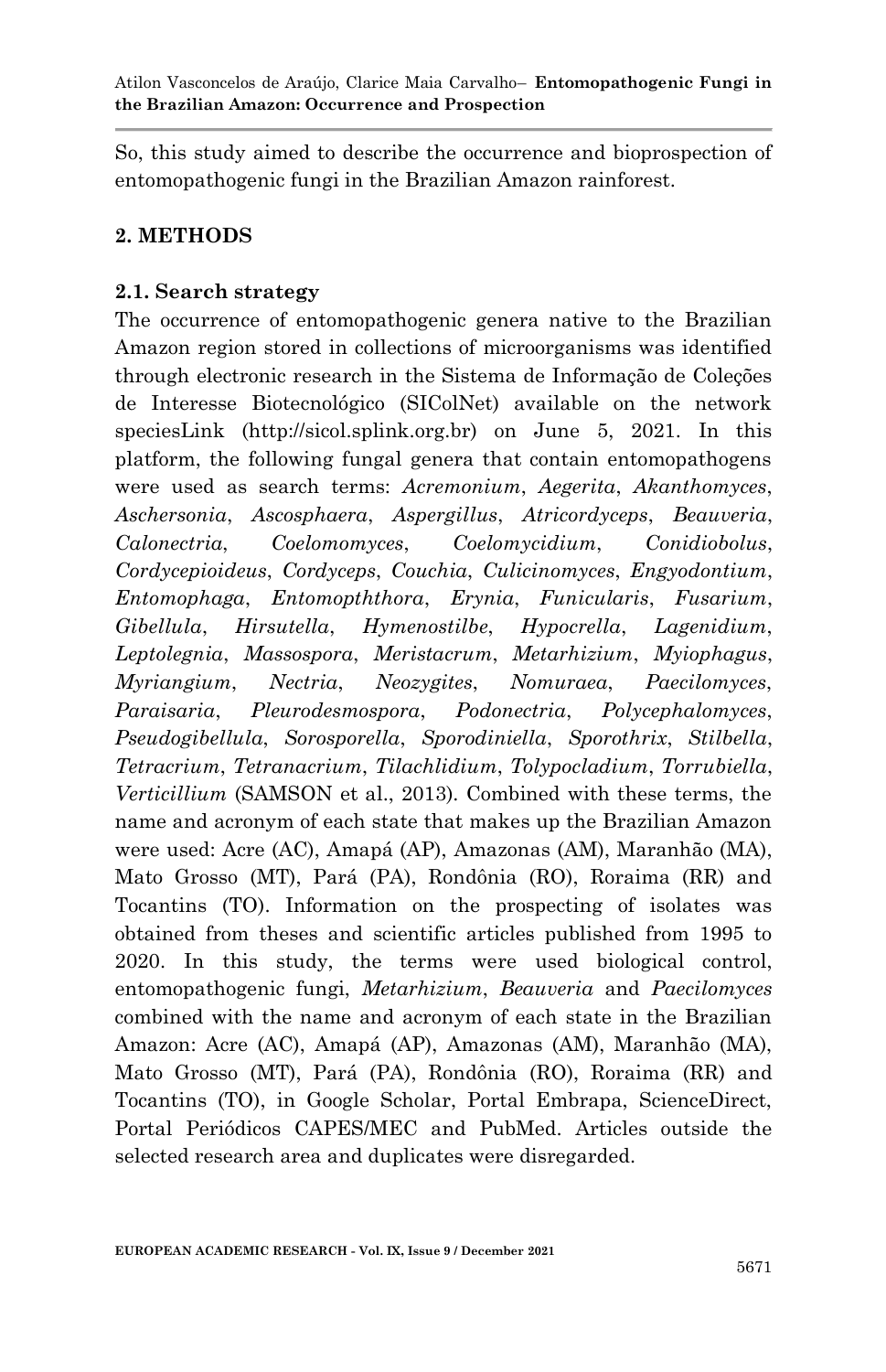### **3. RESULTS AND DISCUSSION**

#### **3.1. Occurrence and prospection of entomopathogenic fungi**

The Amazon Region has distinct characteristics of vegetation, climate, chemical and biological composition that contribute to species biodiversity, housing approximately 20% of the world's biodiversity, standing out as an opportune source for the characterization and obtaining of entomopathogenic fungi (PYLRO et al. , 2014). Regarding the richness of fungal species, this region is the second largest source of records, with about 1,050 species identified, with potential for the identification of new species (MAIA et al., 2015).

The information available on the Sistema de Informação de Coleções de Interesse Biotecnológico (SIColNet) on the collections of microorganism cultures report the occurrence of 379 records of fungi grouped into 12 genera that contain entomopathogens in the nine states of the Amazon region of Brazil (Figure 2). Among these genera, the following stand out as the most frequent: *Aspergillus* (159), *Fusarium* (84), *Metarhizium* (59), *Paecilomyces* (36) and *Beauveria* (26), while among the regions with the highest number of records stands out Amazonas (119), Maranhão (94) and Mato Grosso (66) (Figure 2).



**Figure 2.** Numbers of fungal genera that contain entomopathogens in collections of microorganisms available in the states of the Brazilian Amazon. AC= Acre, AM= Amazonas, AP= Amapá, MA= Maranhão, MT= Mato Grosso, PA= Pará, RO= Rondônia, RR= Roraima and TO= Tocantins.

Source: Collection of Cultures of Microorganisms of the Department of Food Science/UFLA (CCDCA), Collection of Entomopathogenic Fungi Oldemar Cardim Abreu (CFEOCA), Collection of Entomopathogenic Fungi of the Laboratory of Agricultural Biotechnology (CFEUnioeste), Collection

**EUROPEAN ACADEMIC RESEARCH - Vol. IX, Issue 9 / December 2021**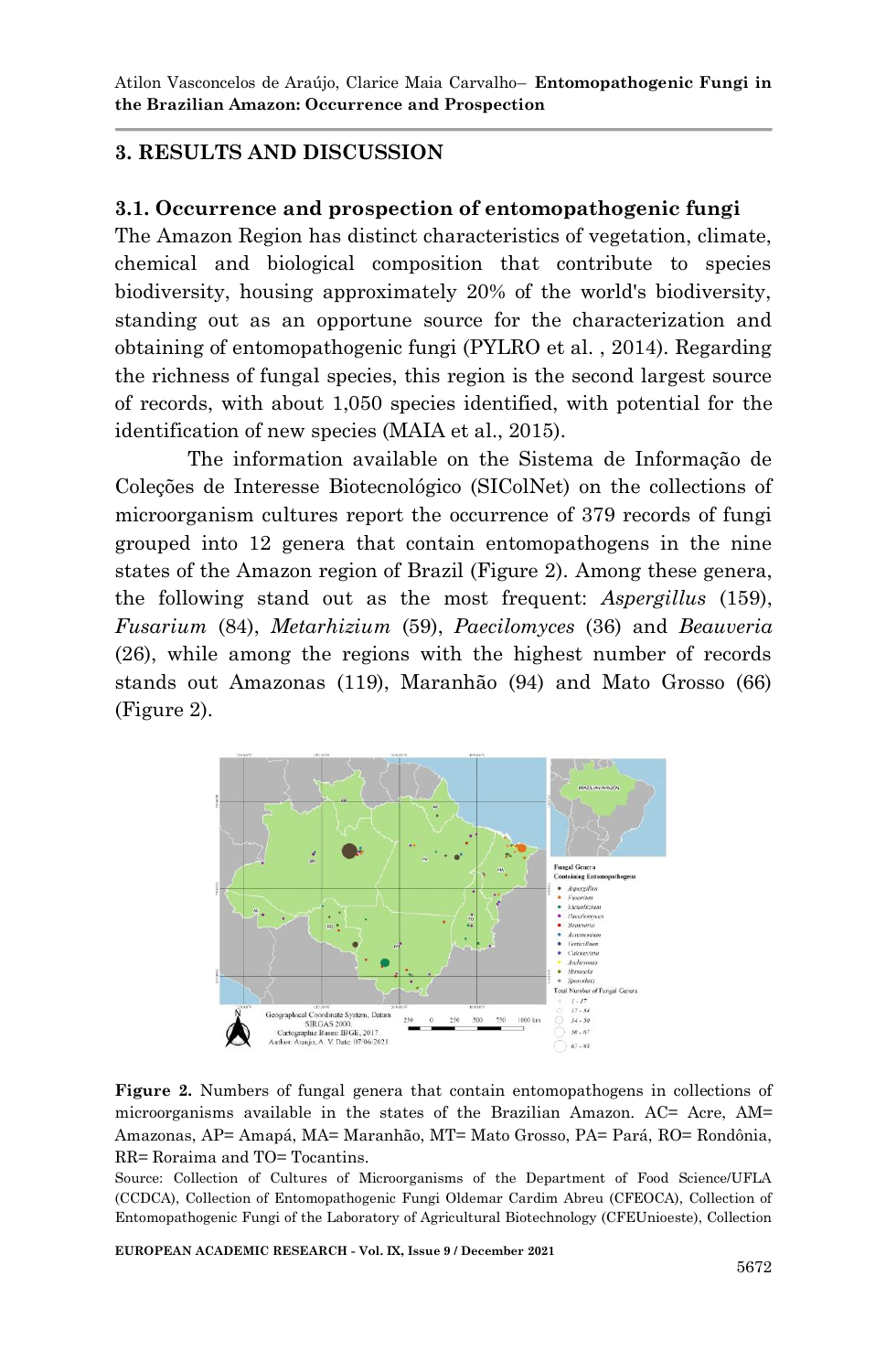of Cultures of Entomopathogenic Fungi (CG), Microbiological Collections of the Paraná Network – Taxonline (CMRP), Filamentous Fungi Culture Collection (Fiocruz-CCFF), Amazon Fungi Collection (Fiocruz-CFAM), Micoteca "Prof. Gilson Soares da Silva" (MGSS), URM Micoteca (URM-Micoteca) available on the speciesLink network (http://sicol.splink.org.br) on June 5th, 2021 at 18:20.

The topography of the Amazon Region contributes to the maintenance of climatic conditions with areas with high humidity that can favor the sporulation and transmission of entomopathogens between their hosts, ensuring the prevalence of these microorganisms in the environment (CARDOSO NETO et al., 2019). Thus, the climatic and geomorphological varieties of this region can directly interfere in the taxonomic composition of entomopathogens, providing an opportunity for the discovery and bioprospecting of new agents for pest control (CERQUEIRA et al., 2018).

Although there are more than 750 species of entomopathogenic fungi described, defining opportunistic genera is still a challenge, requiring careful laboratory testing to ensure the pathogenic status of these fungi (SAMSON et al., 2013). In this sense, publications that assess the potential of fungi native to the Amazon Region have registered promising results for the control of insects (Table 1).

|         |  | Table 1. Prospection for entomopathogenic fungi in the Brazilian |  |  |
|---------|--|------------------------------------------------------------------|--|--|
| Amazon. |  |                                                                  |  |  |

| Evaluated         | <b>Target Arthropod</b><br>Identification |                       | Mortality<br>Concentrations |                                                        | Home         | <b>Source Substrate</b> | Author                  |  |
|-------------------|-------------------------------------------|-----------------------|-----------------------------|--------------------------------------------------------|--------------|-------------------------|-------------------------|--|
| isolates          |                                           |                       | (%)                         |                                                        | <b>State</b> |                         |                         |  |
| ESALQ 484         | Beauveria bassiana                        | Sitophilus oryzae     | 100                         | 1×10 <sup>9</sup> conidia mL <sup>1</sup>              | MT           | Solenopsis invicta      | T                       |  |
| ESALO 572         | <b>B.</b> bassiana                        | Sitophilus zeamais    | 100                         | $1 \times 10^9$ conidia mL $^{-1}$                     | MT           | Solenopsis sp.          | $\mathbf{1}$            |  |
| ESALQ 604         | <b>B.</b> bassiana                        | S. zeamais            | 100                         | $1\times10^9$ conidia mL <sup>-1</sup>                 | MT           | Solo                    | $\mathbf{1}$            |  |
| ESALQ 484         | B. bassiana                               | Rhyzopertha dominica  | 100                         | $1\times10^9$ conidia mL <sup>-1</sup>                 | MT           | S. invicta              | $\mathbf{1}$            |  |
| ESALQ 529         | B. bassiana                               | R. dominica           | 100                         | $1 \times 10^9$ conidia mL <sup>1</sup>                | MT           | S. invicta              | $\mathbf{1}$            |  |
| ESALO 532         | <b>B.</b> bassiana                        | R. dominica           | 100                         | $1 \times 10^9$ conidia mL <sup>1</sup>                | MT           | S. invicta              | $\mathbf{1}$            |  |
| ESALQ 548         | <b>B.</b> bassiana                        | R. dominica           | 100                         | $1 \times 10^9$ conidia mL <sup>1</sup>                | MT           | S. invicta              | $\mathbf{1}$            |  |
| ESALQ 604         | <b>B.</b> bassiana                        | R. dominica           | 100                         | $1\times10^9$ conidia mL <sup>-1</sup>                 | MT           | Solo                    | $\mathbf{1}$            |  |
| CG 1061           | <b>B.</b> bassiana                        | Cosmopolites sordidus | 100                         | $2\times10^8$ conidia mL <sup>-1</sup>                 | <b>RO</b>    |                         | $\overline{2}$          |  |
| CG 425            | <b>B.</b> bassiana                        | Rhammatocerus         | 100                         | 5000 conidia/ insects                                  | MT           | R. schistocercoides     | $\overline{\mathbf{3}}$ |  |
|                   |                                           | schistocercoides      |                             |                                                        |              |                         |                         |  |
| ESALO 447         | Beauveria sp.                             | Diatraea saccharalis  | 100                         | $1\times10^8$ conidia mL <sup>-1</sup>                 | MT           | S. invicta              | $\boldsymbol{A}$        |  |
| <b>B</b> 46       | Beauveria sp.                             | D. saccharalis        | 100                         | $1\times10^8$ conidia mL <sup>-1</sup>                 | MT           | Solo                    | $\boldsymbol{A}$        |  |
| <b>B</b> 47       | Beauveria sp.                             | D. saccharalis        | 100                         | $1\times10^8$ conidia mL <sup>-1</sup>                 | MT           | Solo                    | $\boldsymbol{A}$        |  |
| <b>B</b> 48       | Beauveria sp.                             | D. saccharalis        | 100                         | $1\times10^8$ conidia mL <sup>-1</sup>                 | MT           | Solo                    | $\boldsymbol{A}$        |  |
| ESALQ 532         | B. bassiana                               | S. oryzae             | 96.7                        | $1 \times 10^9$ conidia mL <sup>1</sup>                | MT           | S. invicta              | $\mathbf{1}$            |  |
| ESALO 573         | <b>B.</b> bassiana                        | S. zeamais            | 96.7                        | $1 \times 10^9$ conidia mL <sup>1</sup>                | MT           | Solenopsis sp.          | $\mathbf{1}$            |  |
| ESALQ 572         | <b>B.</b> bassiana                        | R. dominica           | 96.7                        | $1\times10^9$ conidia mL <sup>-1</sup>                 | MT           | Solenopsis sp.          | $\mathbf{1}$            |  |
| CG 1067           | <b>B.</b> bassiana                        | C. sordidus           | 95                          | $2\times10^8$ conidia mL <sup>-1</sup>                 | <b>RO</b>    |                         | $\overline{2}$          |  |
| ESALQ 529         | <b>B.</b> bassiana                        | S. oryzae             | 93.3                        | $1 \times 10^9$ conidia mL <sup>1</sup>                | MT           | S invicta               | $\mathbf{1}$            |  |
| ESALO 548         | <b>B.</b> bassiana                        | S. oryzae             | 93.3                        | $1 \times 10^9$ conidia mL <sup>1</sup>                | MT           | S. invicta              | $\mathbf{1}$            |  |
| ESALQ 573         | <b>B.</b> bassiana                        | S. orvzae             | 93.3                        | 1×10 <sup>9</sup> conidia mL-1                         | MT           | Solenopsis sp.          | $\mathbf{1}$            |  |
| ESALQ 573         | <b>B.</b> bassiana                        | R. dominica           | 93.3                        | $1\times10^9$ conidia mL <sup>-1</sup>                 | MT           | Solenopsis sp.          | $\mathbf{1}$            |  |
| CG 1059           | <b>B.</b> bassiana                        | C. sordidus           | 90                          | $2\times10^8$ conidia mL <sup>-1</sup>                 | <b>RO</b>    |                         | $\overline{2}$          |  |
| ESALQ 548         | B. bassiana                               | S. zeamais            | 86.7                        | $1 \times 10^9$ conidia mL <sup>1</sup>                | MT           | S. invicta              | $\mathbf{1}$            |  |
| CG 1229           | Beauveria sp.                             | Bemisia tabaci        | 85                          | $1 \times 10^7$ conidia mL <sup>1</sup>                | MA           | Rupela albinella        | 5                       |  |
| <b>ESALO 1288</b> | <b>B.</b> bassiana                        | Helicoverpa armigera  | 84                          | $1 \times 10^8$ conidia mL <sup>1</sup>                | MT           | R. palmarum             | 6                       |  |
| <b>INIOESTE</b>   | <b>B.</b> bassiana                        | Dermanyssus gallinae  | 78.1                        | $1 \times 10^8$ conidia mL <sup>1</sup>                | <b>MT</b>    | Pentatomidae            | $\overline{7}$          |  |
| 57                |                                           |                       |                             |                                                        |              |                         |                         |  |
| ESALQ 532         | <b>B.</b> bassiana                        | S. zeamais            | 76.7                        | $1 \times 10^9$ conidia mL $^{-1}$                     | MT           | S. invicta              | $\mathbf{1}$            |  |
| ESALQ 572         | <b>B.</b> bassiana                        | S. orvzae             | 76.6                        | 1×10 <sup>9</sup> conidia mL-1                         | MT           | Solenopsis sp.          | $\mathbf{1}$            |  |
| ESALQ 529         | <b>B.</b> bassiana                        | S. zeamais            | 60                          | $1 \times 10^9$ conidia mL $^{-1}$                     | MT           | S. invicta              | $\mathbf{1}$            |  |
| ESALO 447         | <b>B.</b> bassiana                        | <b>B</b> tabaci       | 58                          | $1 \times 10^7$ conidia mL <sup>1</sup>                | MT           | S invicta               | 8                       |  |
| ESALQ 484         | <b>B.</b> bassiana                        | S. zeamais            | 56.7                        | $1\times10^9$ conidia mL <sup>-1</sup>                 | MT           | S. invicta              | $\mathbf{1}$            |  |
| ESALQ 908         | <b>B.</b> bassiana                        | B. tabaci             | 56                          | $1\times10^7$ conidia mL <sup>-1</sup>                 | MT           | Solenopsis sp.          | $_{\rm 8}$              |  |
| CG 451            | <b>B.</b> bassiana                        | C. sordidus           | 53.30                       | $1\times10^9$ conidia mL <sup>-1</sup>                 | MT           | S. invicta              | 9                       |  |
| ESALQ 480         | <b>B.</b> bassiana                        | H. armigera           | 48                          | $1 \times 10^8$ conidia mL <sup>-1</sup>               | MT           | S. invicta              | 6                       |  |
| AM 09             | Beauveria sp.                             | Atta sexdens          | 45                          | $1\times10^8$ : $1\times10^9$ conidia mL <sup>-1</sup> | AM           | D. incompleta           | 10                      |  |

**EUROPEAN ACADEMIC RESEARCH - Vol. IX, Issue 9 / December 2021**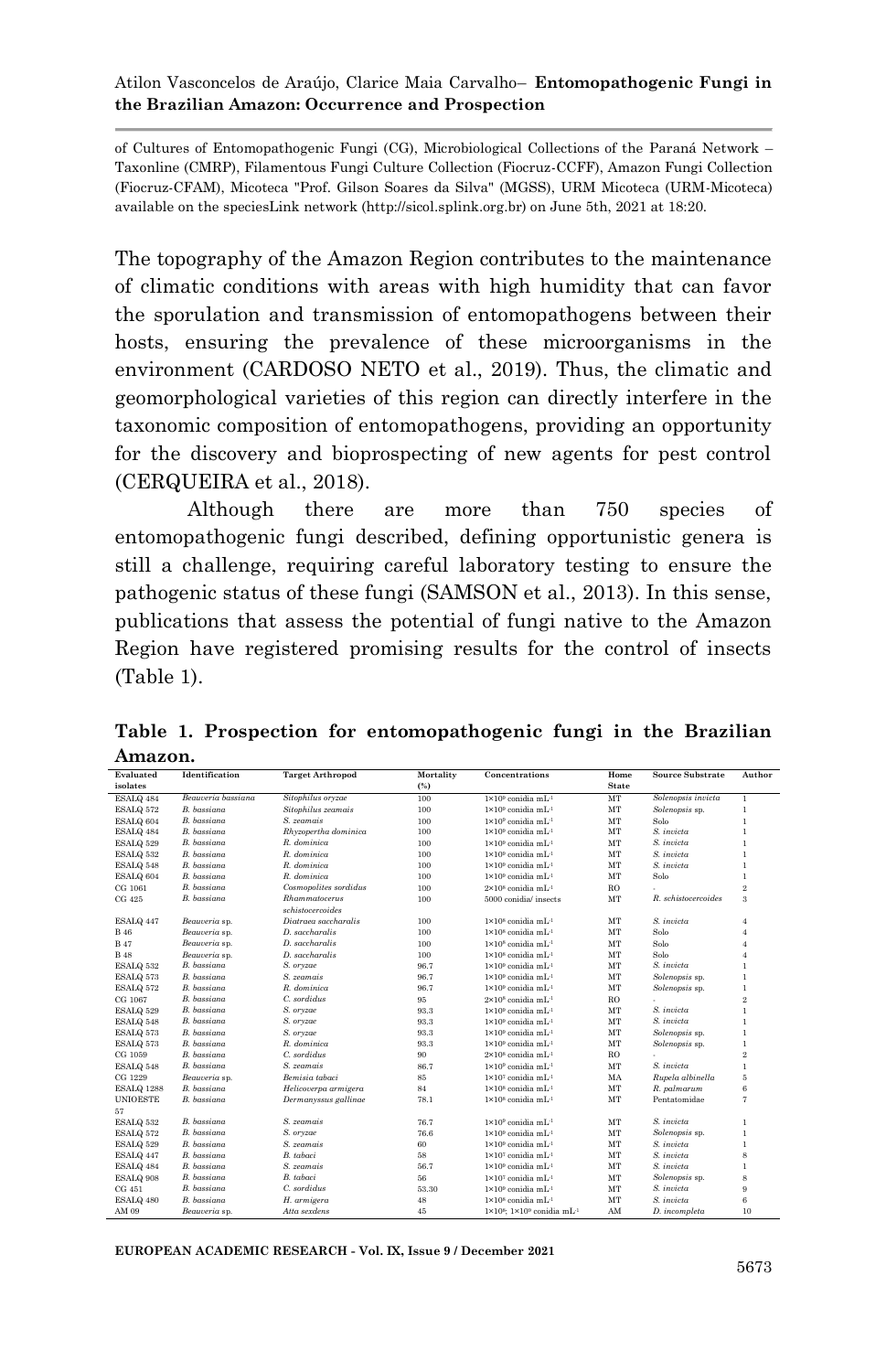| <b>UNIOESTE</b><br><b>B.</b> bassiana<br>D. gallinge<br>1×10 <sup>8</sup> conidia mL <sup>-1</sup><br>MT<br>7<br>34<br>Pentatomidae<br>47<br><b>B.</b> bassiana<br>S. orvzae<br>MT<br>ESALQ 604<br>33.3<br>$1 \times 10^9$ conidia mL <sup>1</sup><br>Solo<br>$\mathbf{1}$<br>$2\times10^8$ conidia mL <sup>-1</sup><br>$\overline{2}$<br>CG 1066<br><b>B.</b> bassiana<br>C. sordidus<br>33<br><b>RO</b><br>$1 \times 10^7$ conidia mL <sup>1</sup><br>$\mathbf{s}$<br><b>B.</b> bassiana<br>B. tabaci<br>26<br><b>MT</b><br>Solo<br>ESALQ 1197<br>S. invicta<br><b>B.</b> bassiana<br>Myzus persicae.<br>MT<br><b>ARSEF 2402</b><br>5.1<br>947 conidia/ mm <sup>2</sup><br>11<br>$\overline{\mathbf{3}}$<br>947 conidia/ mm <sup>2</sup><br>MT<br>S. invicta<br>11<br><b>ARSEF 2402</b><br><b>B.</b> bassiana<br>Aphis gossypii<br>$\overline{2}$<br>MT<br>8<br><b>B.</b> bassiana<br>B. tabaci<br>$1\times10^7$ conidia mL <sup>-1</sup><br>Solo<br><b>ESALO 1195</b><br>Ma 283<br>100<br>1×10 <sup>8</sup> conidia mL <sup>-1</sup><br>MT<br>Solo<br>$\overline{4}$<br>Metarhizium<br>D. saccharalis |
|----------------------------------------------------------------------------------------------------------------------------------------------------------------------------------------------------------------------------------------------------------------------------------------------------------------------------------------------------------------------------------------------------------------------------------------------------------------------------------------------------------------------------------------------------------------------------------------------------------------------------------------------------------------------------------------------------------------------------------------------------------------------------------------------------------------------------------------------------------------------------------------------------------------------------------------------------------------------------------------------------------------------------------------------------------------------------------------------------------|
|                                                                                                                                                                                                                                                                                                                                                                                                                                                                                                                                                                                                                                                                                                                                                                                                                                                                                                                                                                                                                                                                                                          |
|                                                                                                                                                                                                                                                                                                                                                                                                                                                                                                                                                                                                                                                                                                                                                                                                                                                                                                                                                                                                                                                                                                          |
|                                                                                                                                                                                                                                                                                                                                                                                                                                                                                                                                                                                                                                                                                                                                                                                                                                                                                                                                                                                                                                                                                                          |
|                                                                                                                                                                                                                                                                                                                                                                                                                                                                                                                                                                                                                                                                                                                                                                                                                                                                                                                                                                                                                                                                                                          |
|                                                                                                                                                                                                                                                                                                                                                                                                                                                                                                                                                                                                                                                                                                                                                                                                                                                                                                                                                                                                                                                                                                          |
|                                                                                                                                                                                                                                                                                                                                                                                                                                                                                                                                                                                                                                                                                                                                                                                                                                                                                                                                                                                                                                                                                                          |
|                                                                                                                                                                                                                                                                                                                                                                                                                                                                                                                                                                                                                                                                                                                                                                                                                                                                                                                                                                                                                                                                                                          |
|                                                                                                                                                                                                                                                                                                                                                                                                                                                                                                                                                                                                                                                                                                                                                                                                                                                                                                                                                                                                                                                                                                          |
|                                                                                                                                                                                                                                                                                                                                                                                                                                                                                                                                                                                                                                                                                                                                                                                                                                                                                                                                                                                                                                                                                                          |
| anisopliae                                                                                                                                                                                                                                                                                                                                                                                                                                                                                                                                                                                                                                                                                                                                                                                                                                                                                                                                                                                                                                                                                               |
| M. anisopliae<br>D. saccharalis<br>MT<br><b>Scaptocoris</b><br>CG 835<br>100<br>$1\times10^8$ conidia mL <sup>-1</sup><br>$\overline{4}$                                                                                                                                                                                                                                                                                                                                                                                                                                                                                                                                                                                                                                                                                                                                                                                                                                                                                                                                                                 |
| castanea                                                                                                                                                                                                                                                                                                                                                                                                                                                                                                                                                                                                                                                                                                                                                                                                                                                                                                                                                                                                                                                                                                 |
| M. anisopliae<br>D. saccharalis<br>CG 59<br>100<br>$1 \times 10^8$ conidia mL <sup>1</sup><br>MT<br>Deois flavopicta<br>$\overline{4}$                                                                                                                                                                                                                                                                                                                                                                                                                                                                                                                                                                                                                                                                                                                                                                                                                                                                                                                                                                   |
| 100<br>$1\times10^8$ conidia mL <sup>-1</sup><br>TO<br>CG 581<br>M. anisopliae<br>D. saccharalis<br>D. flavopicta<br>$\overline{4}$                                                                                                                                                                                                                                                                                                                                                                                                                                                                                                                                                                                                                                                                                                                                                                                                                                                                                                                                                                      |
| M. anisopliae<br>D. saccharalis<br>$1\times10^8$ conidia mL <sup>-1</sup><br>CG 29<br>100<br>AM<br>D. flavopcta<br>$\overline{4}$                                                                                                                                                                                                                                                                                                                                                                                                                                                                                                                                                                                                                                                                                                                                                                                                                                                                                                                                                                        |
| MT<br>M. rileyi<br>Spodoptera cosmioides<br>96<br>$1\times10^9$ conidia mL <sup>-1</sup><br>R. palmarum<br>12<br>UFMS <sub>03</sub>                                                                                                                                                                                                                                                                                                                                                                                                                                                                                                                                                                                                                                                                                                                                                                                                                                                                                                                                                                      |
| 13<br><b>UFMG 11444</b><br>Mahanarva spectabilis<br>90<br>$1\times10^{4}$ conidia mL <sup>-1</sup><br>MA<br>M. spectabilis<br>Metarhizium sp.                                                                                                                                                                                                                                                                                                                                                                                                                                                                                                                                                                                                                                                                                                                                                                                                                                                                                                                                                            |
| 12<br>88<br>1×10 <sup>9</sup> conidia mL-1<br>MT<br>UFMS 07<br>M. rilevi<br>S. cosmioides<br>R. palmarum                                                                                                                                                                                                                                                                                                                                                                                                                                                                                                                                                                                                                                                                                                                                                                                                                                                                                                                                                                                                 |
| 12<br>UFMS 06<br>M. rilevi<br>S. cosmioides<br>86<br>$1\times10^9$ conidia mL <sup>1</sup><br>MT<br>R. palmarum                                                                                                                                                                                                                                                                                                                                                                                                                                                                                                                                                                                                                                                                                                                                                                                                                                                                                                                                                                                          |
| <b>LPP 133</b><br>M. anisopliae<br>Aedes aegypti<br>85<br>$1\times10^8$ : $1\times10^9$ conidia mL <sup>1</sup><br>14<br><b>RO</b><br>Solo                                                                                                                                                                                                                                                                                                                                                                                                                                                                                                                                                                                                                                                                                                                                                                                                                                                                                                                                                               |
| LPP <sub>45</sub><br>M. anisopliae<br><b>RO</b><br>A. aegypti<br>83<br>$1\times10^8$ : $1\times10^9$ conidia mL <sup>1</sup><br>Solo<br>14                                                                                                                                                                                                                                                                                                                                                                                                                                                                                                                                                                                                                                                                                                                                                                                                                                                                                                                                                               |
| M. anisopliae<br>Rhipicephalus microplus<br>MT<br>Deois sp.<br>CG 148<br>83<br>$1\times10^8$ conidia mL <sup>-1</sup><br>15                                                                                                                                                                                                                                                                                                                                                                                                                                                                                                                                                                                                                                                                                                                                                                                                                                                                                                                                                                              |
| M. rileyi<br>S. cosmioides<br>82<br>MT<br>R. palmarum<br>12<br>UFMS 04<br>$1\times10^9$ conidia mL <sup>-1</sup>                                                                                                                                                                                                                                                                                                                                                                                                                                                                                                                                                                                                                                                                                                                                                                                                                                                                                                                                                                                         |
| S. cosmioides<br>M. rileyi<br>R. palmarum<br>UFMS 05<br>80<br>$1\times10^9$ conidia mL <sup>-1</sup><br>MT<br>12                                                                                                                                                                                                                                                                                                                                                                                                                                                                                                                                                                                                                                                                                                                                                                                                                                                                                                                                                                                         |
| S. cosmioides<br>M. rileyi<br>78<br>$1\times10^9$ conidia mL <sup>-1</sup><br>MT<br>R. palmarum<br>12<br>UFMS <sub>02</sub>                                                                                                                                                                                                                                                                                                                                                                                                                                                                                                                                                                                                                                                                                                                                                                                                                                                                                                                                                                              |
| D. saccharalis<br>77<br>1×107 conidia mL-1<br>MT<br>16<br>MT<br>M. anisopliae<br>Deois sp.                                                                                                                                                                                                                                                                                                                                                                                                                                                                                                                                                                                                                                                                                                                                                                                                                                                                                                                                                                                                               |
| 17<br>AF5D9B3<br>M. rilevi<br>S. frugiperda<br>74.5<br>$1\times10^7$ conidia mL <sup>-1</sup><br>MT<br>C. includens                                                                                                                                                                                                                                                                                                                                                                                                                                                                                                                                                                                                                                                                                                                                                                                                                                                                                                                                                                                      |
| M. rileyi<br>R. palmarum<br>UFMS 08<br>S. cosmioides<br>62<br>$1\times10^9$ conidia mL <sup>-1</sup><br>MT<br>12                                                                                                                                                                                                                                                                                                                                                                                                                                                                                                                                                                                                                                                                                                                                                                                                                                                                                                                                                                                         |
| C. includens<br>M. rileyi<br>Chrysodeixis includens<br>$1\times10^7$ conidia mL <sup>-1</sup><br>AF5D9B3<br>58<br>MT<br>17                                                                                                                                                                                                                                                                                                                                                                                                                                                                                                                                                                                                                                                                                                                                                                                                                                                                                                                                                                               |
| CG 1313<br>$1\times10^8$ conidia mL <sup>-1</sup><br>AP<br>Solo<br>18<br>M. anisopliae<br>Bactrocera carambolae<br>54                                                                                                                                                                                                                                                                                                                                                                                                                                                                                                                                                                                                                                                                                                                                                                                                                                                                                                                                                                                    |
| M. anisopliae<br>R. microplus<br>35<br>Deois sp.<br>19<br>MT<br>$1\times10^8$ conidia mL <sup>-1</sup><br>MT                                                                                                                                                                                                                                                                                                                                                                                                                                                                                                                                                                                                                                                                                                                                                                                                                                                                                                                                                                                             |
| A. sexdens<br>TO<br>A. sexdens<br>M. anisopliae<br>30<br>$1\times10^7$ conidia mL <sup>-1</sup><br>20<br><b>CRM 530</b>                                                                                                                                                                                                                                                                                                                                                                                                                                                                                                                                                                                                                                                                                                                                                                                                                                                                                                                                                                                  |
| B. carambolae<br>M. robertsii<br>30<br>$1\times10^8$ conidia mL <sup>-1</sup><br>AP<br>18<br>CG 1314<br>Solo                                                                                                                                                                                                                                                                                                                                                                                                                                                                                                                                                                                                                                                                                                                                                                                                                                                                                                                                                                                             |
| 26.7<br>AM<br>21<br>CG 34<br>Callosobruchus maculatus<br>$2.9\times10^{8}$ conidia mL <sup>1</sup><br>Conotrachelus sp.<br>M. anisopliae                                                                                                                                                                                                                                                                                                                                                                                                                                                                                                                                                                                                                                                                                                                                                                                                                                                                                                                                                                 |
| $1\times10^{5}$ : $1\times10^{8}$ conidia mL <sup>1</sup><br>TO<br>22<br>CG 579<br>R. microplus<br>10.9<br>Zulia entreriana<br>M. anisopliae                                                                                                                                                                                                                                                                                                                                                                                                                                                                                                                                                                                                                                                                                                                                                                                                                                                                                                                                                             |
| Z. entreriana<br>9.9.<br>CG 578<br>M. anisopliae<br>R. microplus<br>$1\times10^{5}$ : $1\times10^{8}$ conidia mL <sup>1</sup><br>TO<br>4.4                                                                                                                                                                                                                                                                                                                                                                                                                                                                                                                                                                                                                                                                                                                                                                                                                                                                                                                                                               |
| 22<br>CG 580<br>2.3<br>$1\times10^5$ ; $1\times10^8$ conidia mL <sup>1</sup><br>TO<br>Z. entreriana<br>M. anisopliae<br>R. microplus                                                                                                                                                                                                                                                                                                                                                                                                                                                                                                                                                                                                                                                                                                                                                                                                                                                                                                                                                                     |
| $\overline{2}$<br>22<br>TO<br>CG 37<br>M. anisopliae<br>$1\times10^5$ : $1\times10^8$ conidia mL <sup>1</sup><br>Solo<br>R. microplus                                                                                                                                                                                                                                                                                                                                                                                                                                                                                                                                                                                                                                                                                                                                                                                                                                                                                                                                                                    |
| 100<br>MA<br>23<br><b>MGSS 136</b><br>Paecilomyces<br>$1\times10^7$ conidia mL <sup>1</sup><br>A. woglumi<br>Aleurocanthus woglumi                                                                                                                                                                                                                                                                                                                                                                                                                                                                                                                                                                                                                                                                                                                                                                                                                                                                                                                                                                       |
| lilacinum                                                                                                                                                                                                                                                                                                                                                                                                                                                                                                                                                                                                                                                                                                                                                                                                                                                                                                                                                                                                                                                                                                |
| P. lilacinus<br>S. invicta<br>Meloidogyne paranaenses<br>99<br>$10^9$ conidia g <sup>-1</sup> de arroz<br>MT<br>24<br>ESALQ 832                                                                                                                                                                                                                                                                                                                                                                                                                                                                                                                                                                                                                                                                                                                                                                                                                                                                                                                                                                          |
| P. lilacinus<br>Solo<br>CG 402<br>M. paranaenses<br>94<br>$10^9$ conidia $g^{-1}$ de arroz<br>PA<br>24                                                                                                                                                                                                                                                                                                                                                                                                                                                                                                                                                                                                                                                                                                                                                                                                                                                                                                                                                                                                   |
| P. lilacinus<br>CG 184<br>M. paranaensis<br>88<br>MT<br>24<br>$10^9$ conidia g <sup>-1</sup> de arroz<br>Solo                                                                                                                                                                                                                                                                                                                                                                                                                                                                                                                                                                                                                                                                                                                                                                                                                                                                                                                                                                                            |
| P. lilacinus<br>CG 266<br>M. paranaenses<br>85<br>MT<br>24<br>$10^9$ conidia $g^{-1}$ de arroz<br>Solo                                                                                                                                                                                                                                                                                                                                                                                                                                                                                                                                                                                                                                                                                                                                                                                                                                                                                                                                                                                                   |
| P. lilacinus<br>Meloidogyne sp.<br>CG 175<br>M. paranaenses<br>77<br>PA<br>24<br>$10^9$ conidia g <sup>-1</sup> de arroz                                                                                                                                                                                                                                                                                                                                                                                                                                                                                                                                                                                                                                                                                                                                                                                                                                                                                                                                                                                 |
| P. fumosoroseus<br>B. tabaci<br>$\bf{s}$<br>ESALQ 623<br>40<br>$1\times10^7$ conidia mL <sup>-1</sup><br>MT<br>Solo                                                                                                                                                                                                                                                                                                                                                                                                                                                                                                                                                                                                                                                                                                                                                                                                                                                                                                                                                                                      |
| 35.5<br>$1\times10^7$ conidia mL <sup>-1</sup><br>AC<br>Solo<br>25<br>Paecilomyces sp.<br>R. microplus<br>4.145                                                                                                                                                                                                                                                                                                                                                                                                                                                                                                                                                                                                                                                                                                                                                                                                                                                                                                                                                                                          |
| 97<br>MGSS <sub>61</sub><br>A. woglumi<br>$1\times10^7$ conidia mL <sup>1</sup><br>MA<br>A. woglumi<br>23<br>Fusarium proliferatum                                                                                                                                                                                                                                                                                                                                                                                                                                                                                                                                                                                                                                                                                                                                                                                                                                                                                                                                                                       |
| 90<br><b>UFMG 11443</b><br>$1\times10^{4}$ conidia mL <sup>-1</sup><br>MA<br>M. spectabilis<br>13<br>Fusarium sp.<br>M. spectabilis                                                                                                                                                                                                                                                                                                                                                                                                                                                                                                                                                                                                                                                                                                                                                                                                                                                                                                                                                                      |
| 1×107 conidia mL-1<br>CG 1228<br>95<br>MA<br>R. albinella<br>5<br>B. tabaci<br>Isaria fumosorosea                                                                                                                                                                                                                                                                                                                                                                                                                                                                                                                                                                                                                                                                                                                                                                                                                                                                                                                                                                                                        |
| <b>IBCB 367</b><br>87<br>$1\times10^8$ conidia mL <sup>-1</sup><br>MT<br>Solo<br>26<br>Isaria sp.<br>Thaumastocoris peregrinus                                                                                                                                                                                                                                                                                                                                                                                                                                                                                                                                                                                                                                                                                                                                                                                                                                                                                                                                                                           |
| 27<br>17<br>AM<br>$2.3\times10^{4}$ - $\times10^{8}$ conidia mL <sup>1</sup><br>A. woglumi<br>Aschersonia sp.<br>A. woglumi                                                                                                                                                                                                                                                                                                                                                                                                                                                                                                                                                                                                                                                                                                                                                                                                                                                                                                                                                                              |

Atilon Vasconcelos de Araújo, Clarice Maia Carvalho– **Entomopathogenic Fungi in the Brazilian Amazon: Occurrence and Prospection**

AC= Acre, AM= Amazonas, AP= Amapá, MA= Maranhão, MT= Mato Grosso, PA= Pará, RO= Rondônia, RR= Roraima e TO= Tocantins.

**1.** MOINO JUNIOR et al., 1998. **2.** COSTA et al., 2010. **3.** MAGALHÃES et al., 2000. **4.** BOVI, 2012. **5.** MASCARIN et al., 2013. **6.** SOUZA, 2020. **7.** OLIVEIRA et al., 2020. **8.** RAMOS, 2001**. 9.** LOPES et al., 2011. **10.** LOUREIRO; MONTEIRO, 2004. **11.** JANDRICIC et al., 2014. **12.** LOUREIRO et al., 2020. **13.** CAMPAGNANI et al., 2017. **14.** PAULA, 2007. **15.** PERINOTTO, 2013. **16.** SCHNEIDER et al., 2013. **17.** BARROS et al., 2020. **18.** SILVA et al., 2016. **19.** FRAZZON et al., 2000. **20.** DORNELAS et al., 2017. **21.** MURAD et al., 2006. **22.** QUINELATO et al., 2012. **23.** MEDEIROS et al., 2018. **24.** SANTIAGO et al., 2006. **25.** ARAÚJO, 2017. **26.** LORENCETTI et al., 2018. **27.** PENA, 2007.

The entomopathogens *Beauveria* and *Metarhizium* are present in about 80% of commercially available products for microbial pest control (MASCARIN et al., 2019). These fungi have essential characteristics to be used for this purpose, such as mass growth for release into the environment, compatibility with other products to be implemented in an integrated way and the ability to infect different pest arthropods (BUTT et al., 2016). Therefore, among the native isolates from the Amazon region prospected in theses and articles (84) there was a preponderance of *Beauveria* sp. (43) and *Metarhizium* sp. (28) (Figure 3).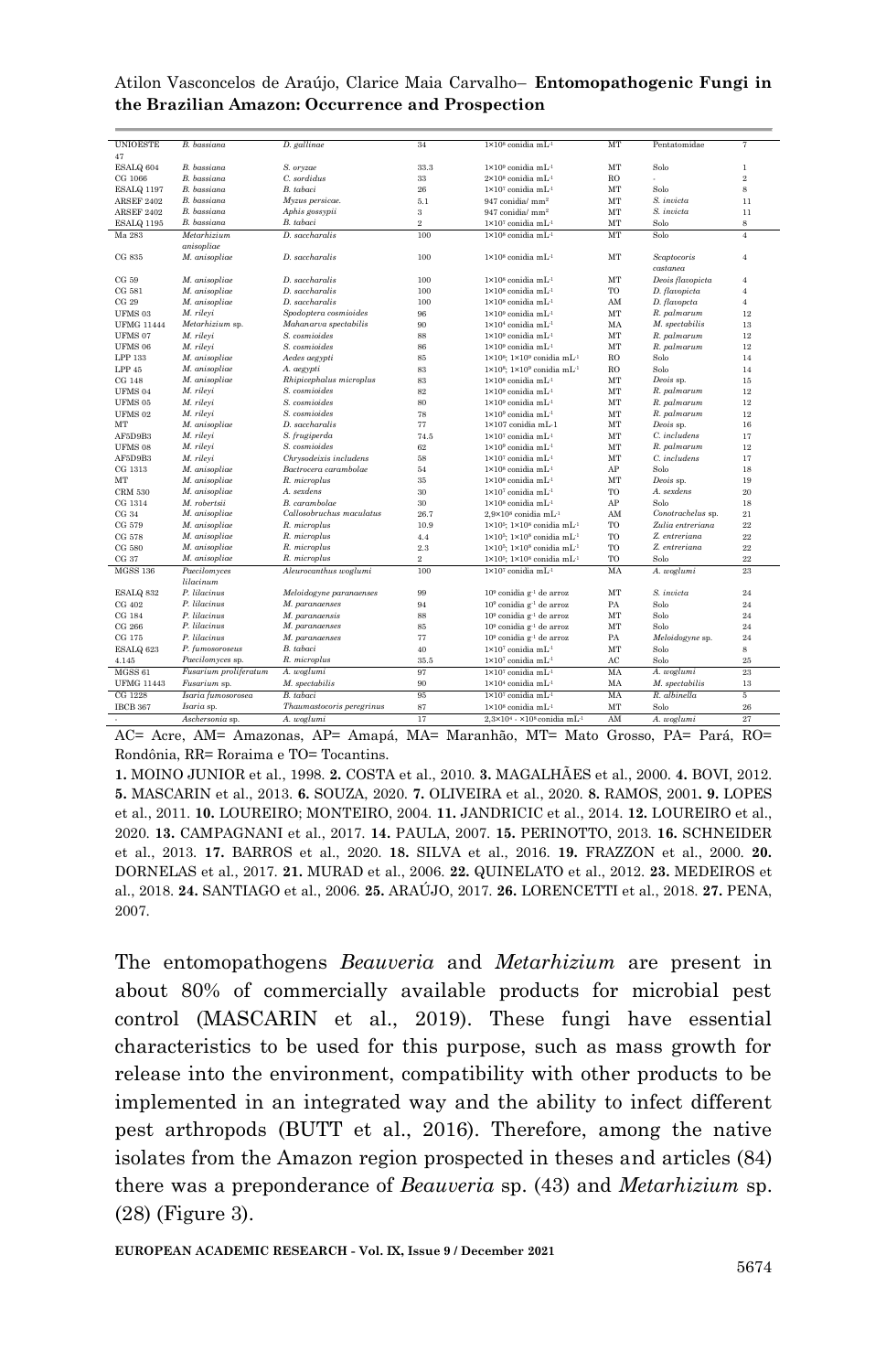

**Figure 3. Number of entomopathogenic isolates prospected in the Amazon of Brazil published in theses and scientific articles.**

Regarding the genus *Beauveria*, the largest number of isolates prospected were for the control of grain pests *Rhyzopertha dominica* (7), *Sitophilus oryzae* (7) and *Sitophilus zeamais* (7) (Figure 3). Other isolates of this genus were also promising for the control of the whitefly *Bemisia tabaci* (5) and the *Cosmopolites sordidus* borer (5). As for the genus *Metarhizium*, there was a greater record of isolates evaluated for the control of the sugarcane borer *Diatraea saccharalis* (7) and the carthusian caterpillar *Spodoptera cosmioides* (7), followed by the bovine tick *Rhipicephalus microplus* (6). The largest number of isolates of *Paecilomyces* sp. tested was for the control of root-knot nematodes *Meloidogyne paranaenses* (5) and blackfly *Aleurocanthus woglumi* (2) (Figure 3).

In addition, other species from the Amazon are also pathogenic and should be considered for prospective studies. Species of the entomopathogen *Ophiocordyceps* sp. are identified in this region as parasitizing insects, mainly ants (IMIRZIAN et al., 2020). Other studies have also been prospecting different isolates from the region, such as *Fusarium* sp. for the control of *A. woglumi* (MEDEIROS, 2016), such as *Isaria fumosorosea* for the control of *B. tabaci* (LOURENÇÃO et al., 2001; MASCARIN et al., 2013).

### **3.2.** *Beauveria bassiana*

The entomopathogens of the genus *Beauveria* sp. are cosmopolitan and parasitize more than 700 insect species, and are widely used to control pests (IMOULAN et al., 2017). About 13 biopesticides are made with these microorganisms in Brazil, and are mainly used in the control of whitefly, *Bemisia tabaci*, coffee berry borer, *Hypothenemus*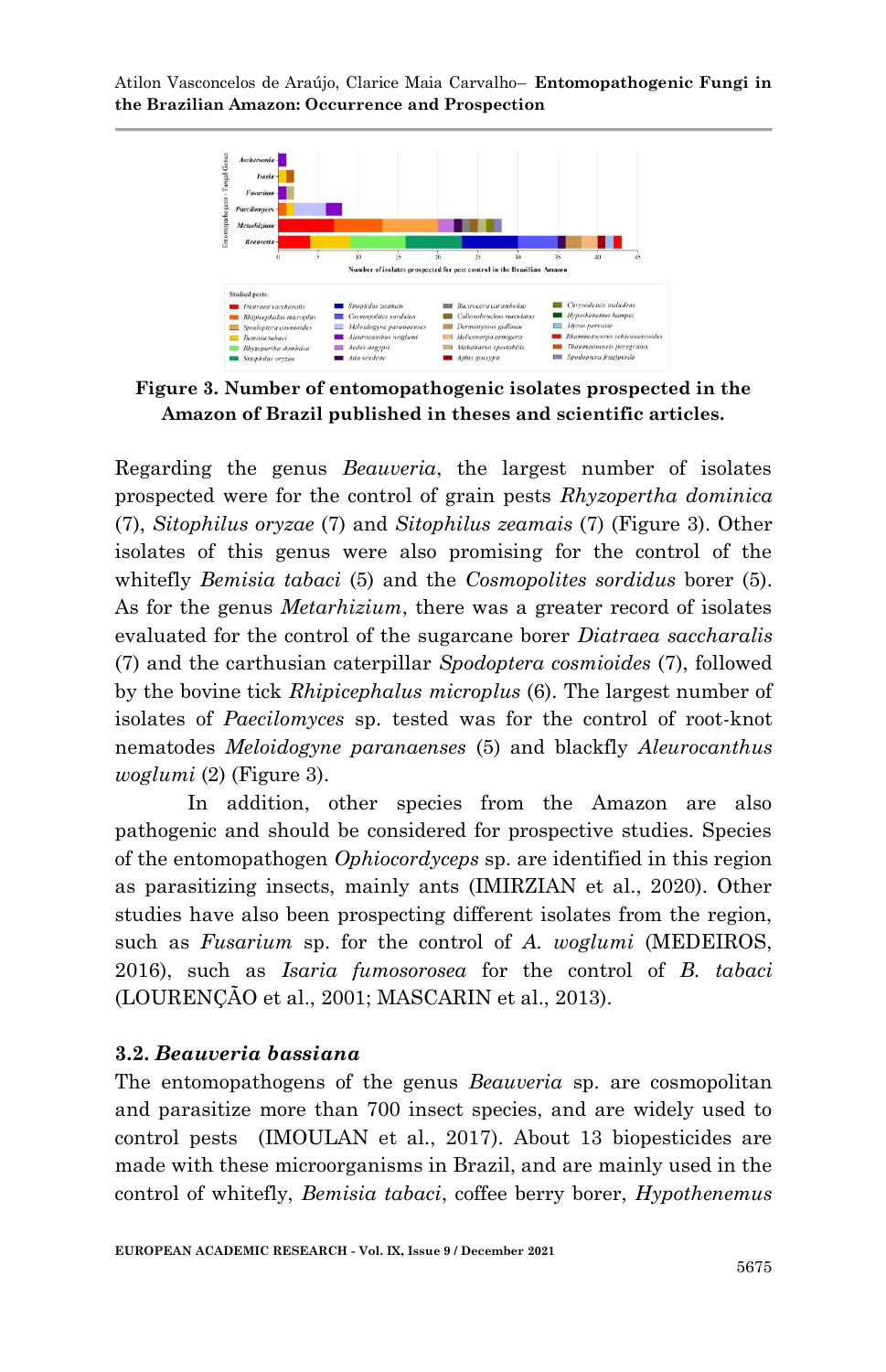*hampei,* and banana root borer, *Cosmopolites sordidus* (MASCARIN et al., 2019).

Under this perspective, studies have examined the occurrence of these fungi in different regions of the Brazilian Amazon. Entomopathogens of the genus were isolated in wasps in the state of Amazonas (FERNANDES et al., 2008) and in *Simulium goeldii* insects (FONSECA et al., 2008), while in the state of Mato Grosso they were found in soils (BOVI, 2012) and as natural enemies of the insects *Chalcodermus*, *Diabrotica paranoense* (COATES et al., 2002) and *Solenopsis invicta* (BOVI, 2012). *Beauveria* sp. was also identified in the state of Pará, parasitizing the insect *Lymantria dispar,* known as gypsy moth [\(COATES et al., 2002\)](#page-18-4).

The coffee borer, *H. hampei*, above cited, is an important pest that affects coffee plantations in different regions of the Brazilian Amazon [\(CURE et al., 2020\)](#page-19-3). In search of natural enemies for the control of this pest, investigations reported the parasitism by *Beauveria* sp. in specimens collected in the state of Rondônia [\(COSTA](#page-19-4)  [et al., 2002;](#page-19-4) [GAMA et al., 2005;](#page-19-5) [GAMA, 2006\)](#page-19-6). Also in this state, a reduction of the borer was observed in coffee fruits onto which a conidial suspension of *B. bassiana* isolated from the region was sprayed [\(COSTA, 2006\)](#page-19-7).

Other investigation with prospected isolates of *B. bassiana*, also in the state of Rondônia, determined a 30-100% mortality rate of the banana rhizome borer, *Cosmopolites sordidus*a [\(COSTA et al.,](#page-18-5)  [2010\)](#page-18-5). This pest was also susceptible to infection by an isolate of red imported fire ant, *Solenopsis invicta*, in the state of Mato Grosso, causing 46.7 to 53.3% death of the population tested [\(LOPES et al.,](#page-20-5)  [2011\)](#page-20-5).

These entomopathogens from the Brazil Amazon also have potential to control pests in stored cereal grains. Strains of *B. bassiana*, isolated from ants of the genus *Solenopsis* sp. from soils in Mato Grosso, were tested against *Sitophilus oryzae; Sitophilus zeamais; Rhyzopertha dominica*, important grain insects [\(MOINO](#page-21-7)  [JUNIOR et al., 1998\)](#page-21-7). The isolate 604 obtained from the soil, exhibited one of the most effective results, with a death rate of 86% for *S. oryzae*, 98% for *S. zeamais* and 98% for *Rhyzopertha dominica*  [\(MOINO JUNIOR et al., 1998\)](#page-21-7).

Other pest that affects seriously pastures and crops is the grasshopper, *Rhammatocerus schistocercoides*. Against this insect, the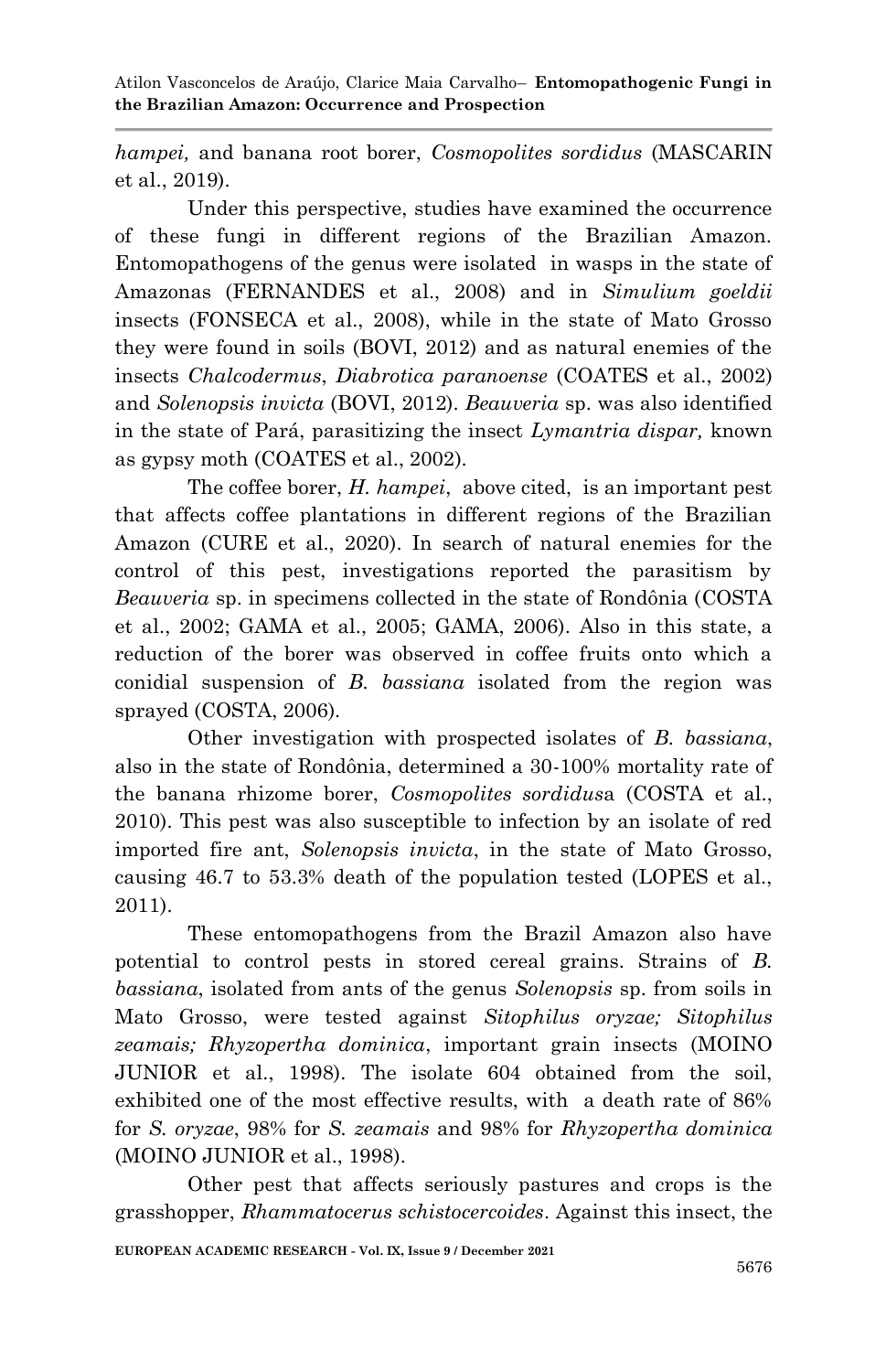isolate *B. bassiana* (CG 425), native to Mato Grosso, caused 100% reduction in the population when tested in laboratory [\(MAGALHÃES](#page-21-8)  [et al., 2000\)](#page-21-8). Two isolates from *B. bassiana*, from this same region, were assessed against mites of the species *Dermanyssus gallinaei*, one of the major hematophagous parasites of laying-egg chickens. These two isolates were pathogenic and caused death of 34 to 78.1% of the population [\(OLIVEIRA et al., 2020\)](#page-21-6).

An experiment carried out with *B. bassiana* isolated from soils and *Solenopsis* insects, also in the state of Mato Grosso, had pathogenic effect against the pest known as whitefly, *Bemisia tabaci*  biotype B [\(RAMOS, 2001\)](#page-22-6). This pest was also controlled by *B. bassiana* (CG 1229)*,* originally isolated from *Rupela albinella* from the state of Tocantins, with a >77% lethal rate of nymphs and >50% of adults, when used at the concentration of 1 x  $10^7$ conidia mL<sup>-1</sup> [\(MASCARIN et al., 2013\)](#page-21-9).

Other experiment with isolates from this region identified a mortality rate over 80% in *Helicoverpa armigera* bollworms when treated with a strain of *Beauveria bassiana* (ESALQ 1288), primarily isolated from *Rhynchophorus palmarum* [\(SOUZA, 2020\)](#page-22-7). The entomopathogen *Metarhizium* (B48) from soils in the state of Mato Grosso was virulent to *D. saccharalis* pupae, causing 100% death [\(BOVI, 2012\)](#page-18-6).

In the state of Amazonas, an isolate named *B. bassiana* (AM 09) obtained from *D. incompleta*, a spittlebug (froghopper), when tested against *Atta sexdens* workers caused a confirmed mortality of 66.7 and 62.5% after treatment with  $1\times10^8$  and  $1\times10^9$  mL<sup>-1</sup> conidia concentrations, respectively [\(LOUREIRO; MONTEIRO, 2004\)](#page-20-6). This entomopathogen exhibited a higher tolerance to insecticides, herbicides and ripeners compared with other fungi of this genus found in the state of São Paulo [\(FREGONESI et al., 2016\)](#page-19-8).

The diversity of climate conditions in this region offers opportunities for the selection of entomopathogens resistant to stress conditions such as radiation and temperature. In this respect, fungi of the genus *Beauveria bassiana* isolated from insects of the families Chrysomelidae and Vespidae collected in Amazonas, exhibited conidia with variable susceptibility to stress conditions, such as the isolate CG 222, which is resistant to exposure to UV-B [\(FERNANDES et al.,](#page-19-9)  [2007\)](#page-19-9).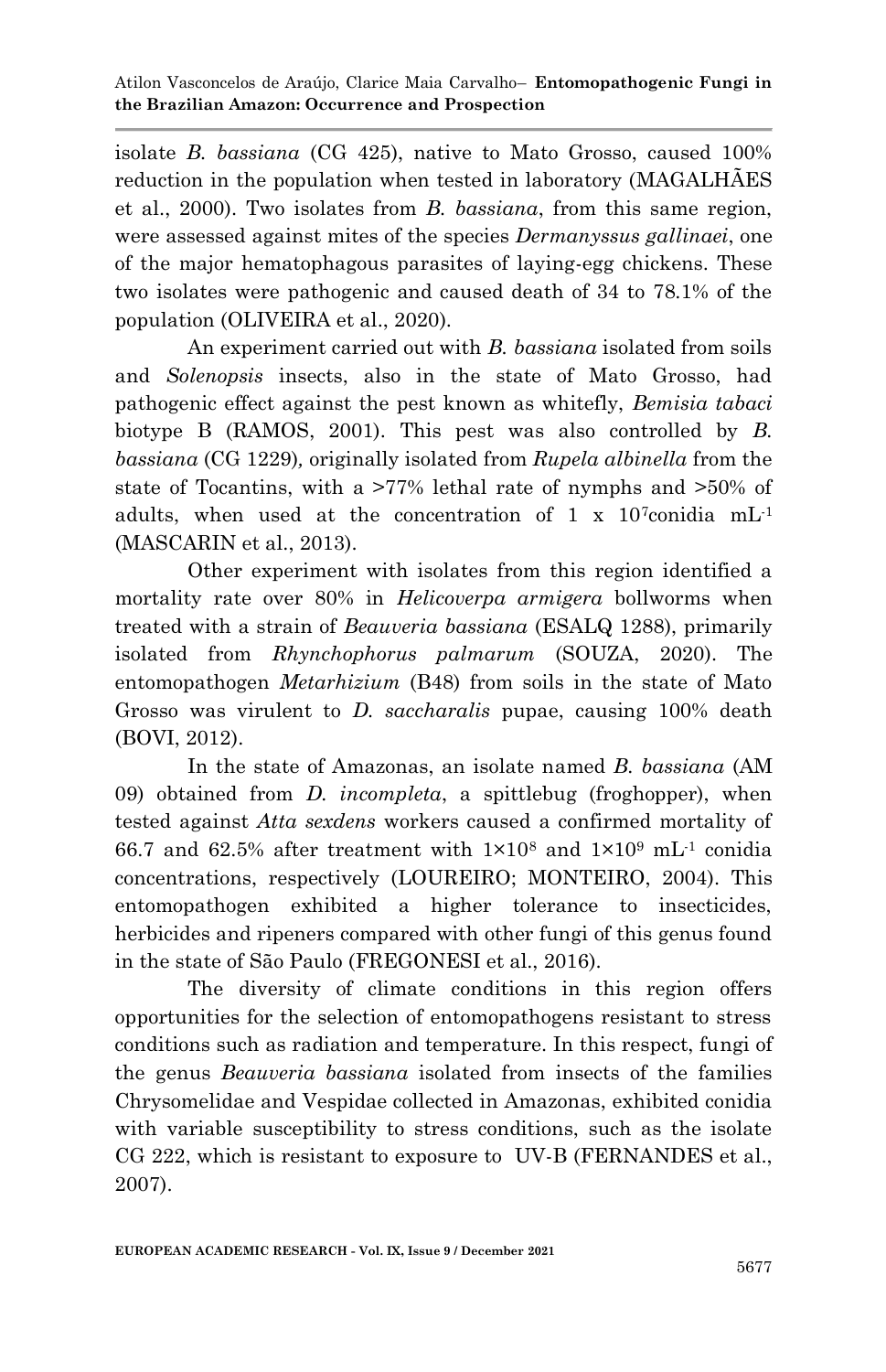### **3.3.** *Metarhizium* **sp.**

The entomopathogens of the genus *Metarhizium* are the main focus of numerous researches in Brazil. These microorganisms are distributed worldwide, have variants adapted to the most diverse environmental conditions, are easily cultivated and have a large variety of hosts [\(LOUREIRO et al., 2020\)](#page-20-7). In Brazil, there are about 24 biopesticides formulations with *Metarhizium anisopliae* isolates commercially available, which are used in this country in 20% of sugarcane fields for the control of *M. fimbriolata* and *M. spectabilis* spittlebugs [\(MASCARIN et al., 2019\)](#page-21-5).

With this purpose, nine isolates of this entomopathogen from Mato Grosso caused a mortality rate of *M. fimbriolata* nymphs that ranged from 16 to 50% [\(FABRICE et al., 2013\)](#page-19-10). Additionally, two isolates from this region also exhibited proteolytic activity, producing essential enzymes for the infective process (COSTA et al., 2020). With respect to the species *M. spectabilis*, known as spittlebug, an isolate of *Metarhizium* sp. (UFMG 11444), from the state of Maranhão, exhibited >90% virulence in the eggs of this insect nine days after treatment and >50% in nymphs after 24 hours [\(CAMPAGNANI et al.,](#page-18-7)  [2017\)](#page-18-7).

The identification of these entomopathogens in different environments offers opportunities for the selection of new variants for the control of pests. In this regard, *Metarhizium* sp. is one of the most studied entomopathogens, found in different regions of the Amazon, such as in the state of Rondônia in *Coffea canephora* (coffee) fruits collected in the soil [\(GAMA et al., 2005\)](#page-19-5), parasitizing *M. fimbriolata* [\(TIAGO; SILVA, 2007\)](#page-23-3) and *Deois flavopicta* in Mato Grosso [\(LUBECK](#page-20-8)  [et al., 2008\)](#page-20-8). In addition, the species *M. humberi*, known for its activity against arthropods in different life stages, was already identified in soils and parasitizing insects in the state of Mato Grosso [\(CHRISTIAN LUZ et al., 2019\)](#page-18-2).

Diversity and distribution of these entomopathogens in soils from different Brazilian biomes (Atlantic Forest, Cerrado [savannas and grasslands], Caatinga [desert and xeric shrubland], Pampa [Brazilian plains] and the Amazon) was investigated in a detailed study, where the greatest diversity of *Metarhizium* species was found in the samples from the Amazon region, when compared with other biomes [\(BOTELHO et al., 2019\)](#page-18-8). Specifically in the state of Mato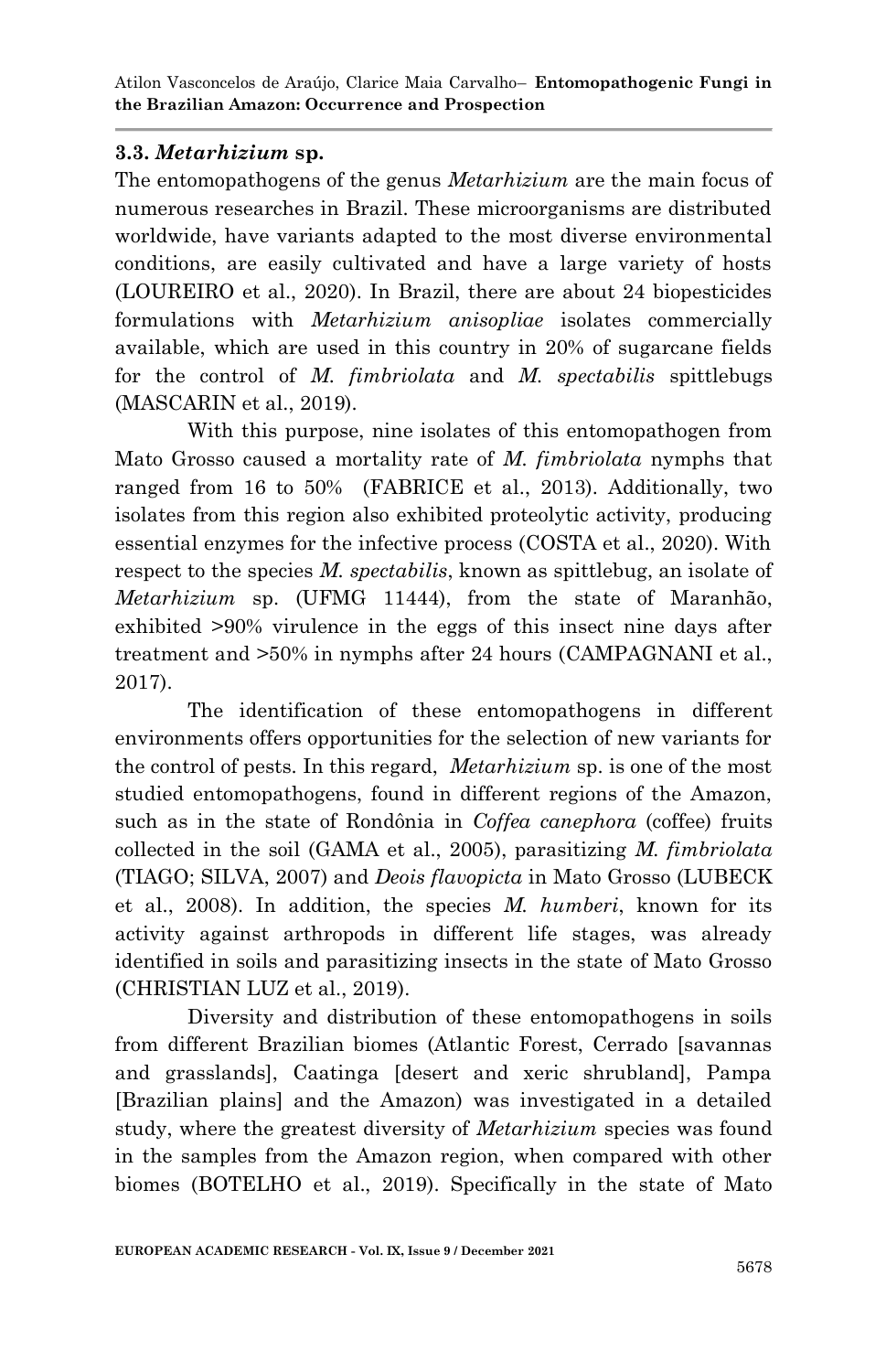Grosso, the species *M. robertsii*, *M. anisopliae* and *M. pingshaense* were identified [\(BOTELHO et al., 2019\)](#page-18-8).

This entomopathogen was also isolated in the state of Amazonas originally in larvae of the mosquito *Simulium goeldii*, known in the region as *borrachudo* or *piúm* [\(FONSECA et al., 2008\)](#page-19-11). Isolates from the region were also investigated for the control of *Aedes aegypti*, the vector of dengue, zika and chikungunya viruses. A previous study identified virulence in adult females of this mosquito in two strains of *Metarhizium*, from the state of Rondônia [\(PAULA,](#page-21-10)  [2007\)](#page-21-10). One of these strains, isolate LPP 133 caused 90% mortality in a three-day period after spraying [\(PAULA, 2007\)](#page-21-10).

Cowpea is largely used by families living in the Brazilian Amazon as a staple food, but the development of this cultivar can be seriously affected by larvae of C*allosobruchus maculatus*, known as cowpea weevil [\(LOPES et al., 2018\)](#page-20-9). To control this pest, entomopathogens of the *M. anisopliae* species were also investigated, and 26.7% mortality was found for a population treated with the isolate CG 34, native to the state of Amazonas, at a concentration of  $2.9\times10^9$ conidia ml<sup>-1</sup> [\(MURAD et al., 2006\)](#page-21-11).

*Bactrocera carambolae*, carambola fly, is a species with high economic importance and considered one of the greatest phytosanitary barriers for exportation of this fruit [\(CASTILHO et al., 2020\)](#page-18-9). To control immature specimens of this pest, two *Metarhizium* species native to soils from the state of Amapá were tested [\(SILVA et al.,](#page-22-8)  [2016\)](#page-22-8). As a result, the *M. anisopliae* isolate (CG 1313) caused a death rate varying from 36 to 54%, while mortality by *M. robertsii* (CG 1314) was 14 to 30% [\(SILVA et al., 2016\)](#page-22-8).

In addition, a study carried out in Tocantins describes parasitism of the fungus *M. anisopliae* in leaf-cutting ants, *Atta sexdens*, a relevant pest in agricultural ecosystems [\(DORNELAS et](#page-19-12)  [al., 2017\)](#page-19-12). In this study, under laboratory conditions, the entomopathogen *M. anisopliae* (CRM 530) controlled *A. sexdens*, especially when combined with the immunosuppressor Sandimmun Neoral, boosting the mortality rate to 80% within six days of treatment [\(DORNELAS et al., 2017\)](#page-19-12).

Significant results for the control of larvae of cattle tick *Rhipicephalus microplus* have also been found with the use of these entomopathogens. A previous study that assessed thirty isolates of *M. anisopliae* from different regions in Brazil found that the isolate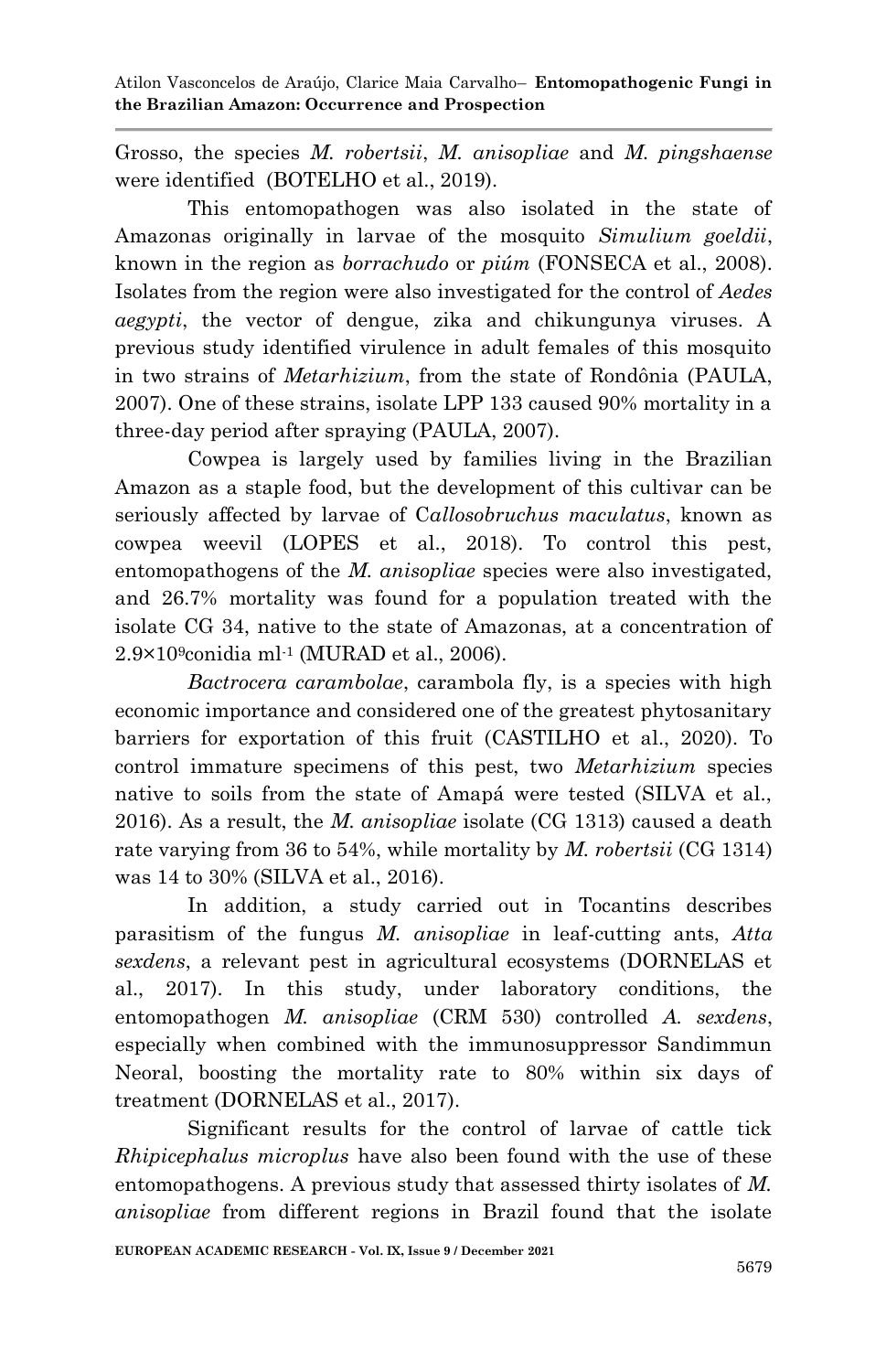CG37, from the state of Tocantins, was a major entomopathogen determinant of a high mortality rate of larvae (83.6%) 20 days after treatment with a suspension of  $10^7$ conidia ml<sup>-1</sup> [\(QUINELATO et](#page-22-9) al., [2012\)](#page-22-9).

The isolate CG 148, from Mato Grosso, when formulated in mineral oil was effective for the control of cattle tick engorged females, with  $73.34\%$  control with a concentration of  $10^8$  conidia.mL<sup>1</sup> [\(PERINOTTO, 2013\)](#page-22-10). Also in the control of these parasites, other study with *M. anisopliae* isolate (MT) from the region of Mato Grosso, originally isolated from the *Deois* sp. insect, a spittlebug species, accounted for 100% mortality after two weeks of treatment [\(FRAZZON et al., 2000\)](#page-19-13).

This *M. anisopliae* isolate (MT) also exhibited activity against sugarcane borer, *Diatraea saccharalis*, causing diverse alterations in the cuticle and in the internal tissues of this pest, and a lethal rate ranging from 77.8 to 100% [\(SCHNEIDER et al., 2013\)](#page-22-11). Detailed studies with this MT isolate demonstrated compatibility, at low concentrations, with the thiophanate-methyl fungicide [\(FABRICE et](#page-19-10)  [al., 2013\)](#page-19-10) and lufenuron, used for pest control [\(ALVES, 2011\)](#page-18-10), suggesting its implementation for integrated control with other compounds.

Also against sugarcane borer, *D. saccharalis*, isolates of the genus *Metarhizium* sp., from different Amazon regions, were capable of parasitizing eggs, larvae, pupae an adults of this insect [\(BOVI,](#page-18-6) [2012\)](#page-18-6). In this study, the isolates Ma 283 and CG 59 from Mato Grosso caused an average parasitism (relating to infection in all life stages) of 56.8 and 98.4%, respectively [\(BOVI, 2012\)](#page-18-6). In addition, the isolate CG 125 from Pará determined an parasitism average of 71.2%, CG 581 from Tocantins, 88.8%, and CG 29 from Amazonas caused an average of 56.8% [\(BOVI, 2012\)](#page-18-6). Pathogenic isolates against this pest also promoted plant growth and protection against nematodes (SIQUEIRA, 2016).

*Spodoptera frugiperda*, known as fall armyworm, and *Chrysodeixis includens*, soybean looper, can also be parasitized by fungi of this genus. These two insects were susceptible under laboratory conditions to the fungus *M. rileyi* originally isolated from the *C. includens* caterpillars from the state of Mato Grosso, exhibiting a mortality rate over 50% for both classes of insects tested [\(BARROS](#page-18-3)  [et al., 2020\)](#page-18-3). Other experiment with seven isolates of *M. rileyi* of this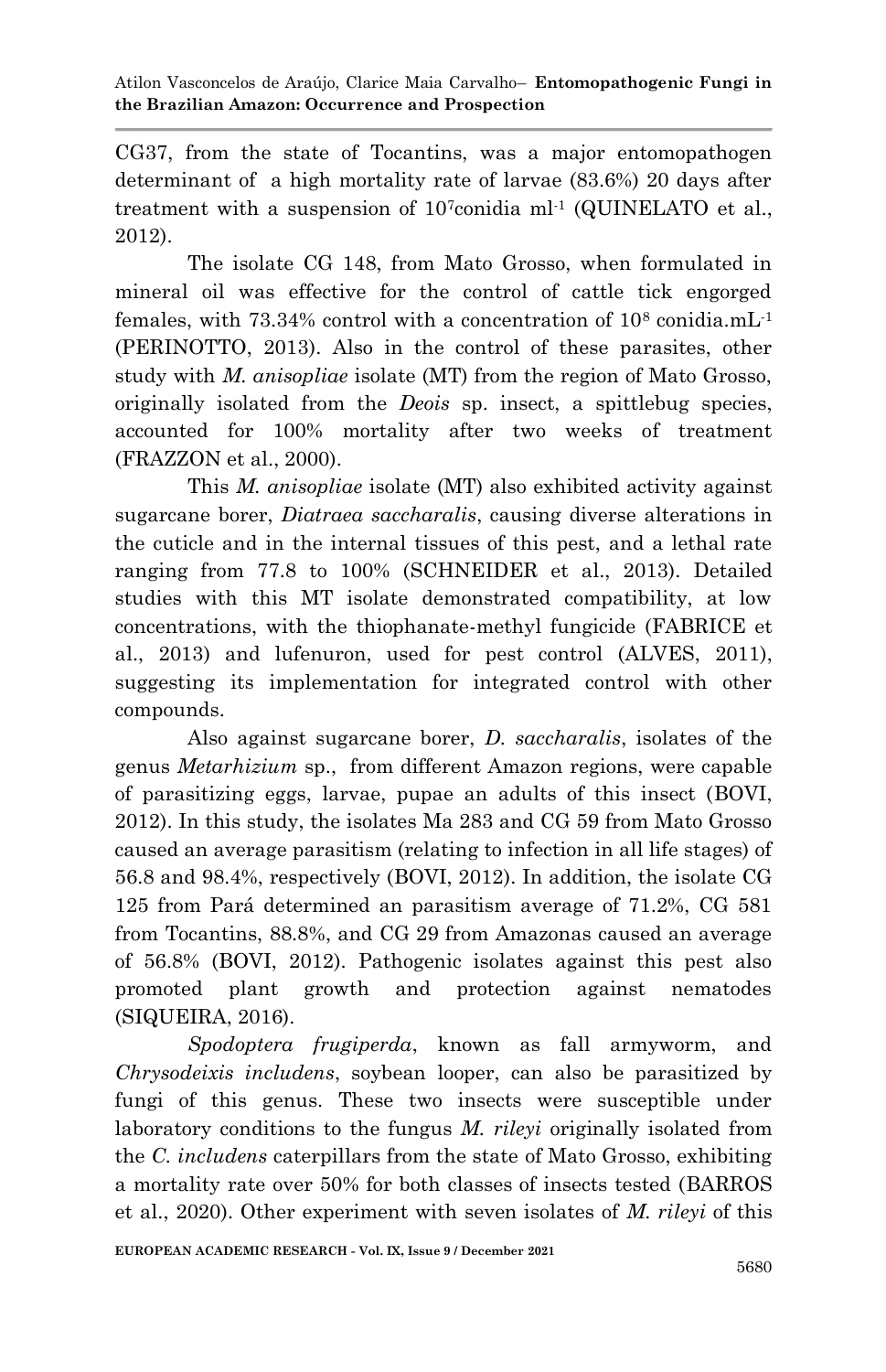region found that all were pathogenic against *Spodoptera cosmioides*  caterpillars with mortality rates between 62 and 96% [\(LOUREIRO et](#page-20-7)  [al., 2020\)](#page-20-7).

## **3.4.** *Paecilomyces*

The fungal genus *Paecilomyces* sp., which contains entomopathogens, was also identified in the Amazon Region [\(INGLIS; TIGANO, 2006\)](#page-20-10). The taxonomic identification and correct distribution of these microorganisms in the environment are essential for bioprospection studies. In this regard, entomopathogens of the species *P. lilacinus* were identified in soils in the region of Mato Grosso, Tocantins and Maranhão, and *P. fumosoroseus* was also confirmed in soils of Mato Grosso and in the arthropods *Spaethiella* sp. and *Simulium goeldii* in Amazonas [\(MILANI et al., 1995;](#page-21-12) [INGLIS; TIGANO, 2006;](#page-20-10) [FONSECA](#page-19-11)  [et al., 2008\)](#page-19-11).

In Mato Grosso, entomopathogens of the species *P. lilacinus* were found in soil samples (CG 266) infecting *Solenopsis invicta* ants (ESALQ 832), and in Pará there was occurrence of parasitic nematodes of plants of the genus *Meloidogyne* sp. (CG 177) as well as in soil (CG 402) [\(SANTIAGO et al., 2006\)](#page-22-12). An experiment carried out with these isolates concluded that all of them ensured a decreased nematode population of *Meloidogyne paranaenses* galls in tomato roots [\(SANTIAGO et al., 2006\)](#page-22-12).

In this same logic, experiments conducted with strains of this entomopathogen from different regions demonstrated pathogenicity against some crop pests. The soil isolate *P. lilacinus* (CG 332) from Mato Grosso was virulent to eggs of *Diabrotica speciosa*, commonly known as cucurbit beetle, and to eggs of nematodes *Meloidogyne javanica* [\(TIGANOMILANI et al., 1995\)](#page-23-4). Other studies showed that the species *P. fumosoroseus* isolated from soil in Mato Grosso was also pathogenic against *Bemisia tabaci* biotype B, responsible for soybean and cotton yield losses [\(RAMOS, 2001\)](#page-22-6).

In the state of Acre, a soil isolate of the genus *Paecilomyces* sp. (UFAC 4.145) was pathogenic against larvae of cattle tick, *R. microplus*, with 35.5% mortality rate at a concentration of  $1.0 \times 10^7$ conidia mL<sup>-1</sup> [\(ARAÚJO, 2017\)](#page-18-11). Also in Acre, fungi of this genus were also identified parasitizing insects in broccoli plantations [\(THOMAZINI et al., 2007\)](#page-23-5).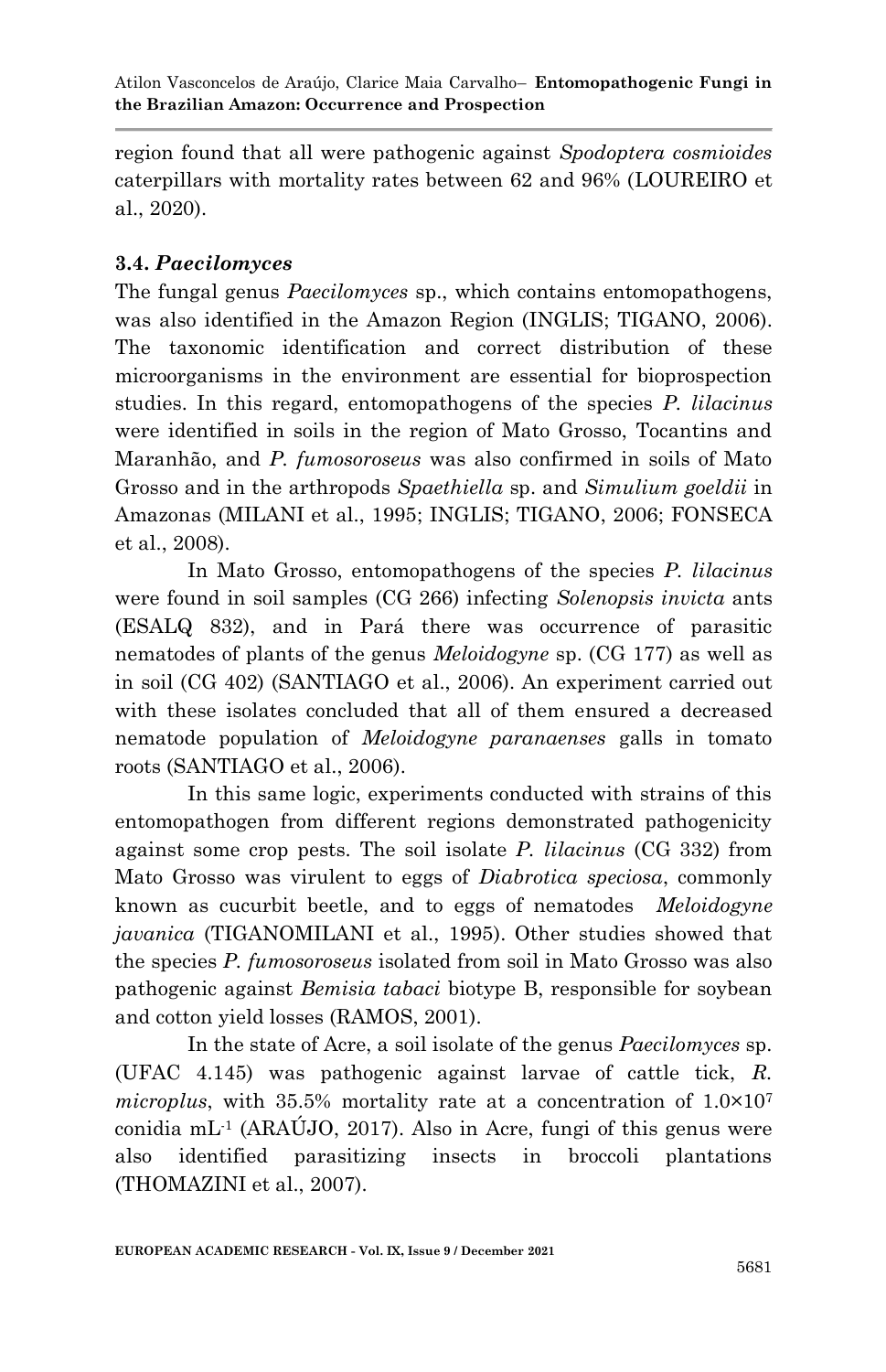In addition to this analysis, other study carried out in Maranhão confirmed the presence of a *P. lilacinus* isolate (MGSS 136) infecting the insect *Aleurocanthus woglumi*, known as blackfly [\(MEDEIROS et](#page-21-13)  [al., 2018\)](#page-21-13). In this study, there was 100% mortality of nymphs seven days after treatment with a suspension of the entomopathogen at a concentration of  $1 \times 10^7$  conidia mL<sup>-1</sup> [\(MEDEIROS et](#page-21-13) al., 2018). These data illustrate the distribution and opportunity of isolation of these fungi in different regions of the Amazon.

## **3.5.** *Ophiocordyceps*

Species of the fungus *Ophiocordyceps* parasitize insects, especially ants, causing alterations in their behavior and often death [\(CARDOSO NETO et al., 2019\)](#page-18-12). Investigations and collections carried out in the Amazon region confirmed the presence of parasitized ants, usually in large amounts. The species, *Ophiocordyceps camponotiatricipis*, *O. camponotibispinosi* and *O. camponoti-indiani* were described parasitizing ants of the genus *Camponotus* in the state of Roraima and in the city of Manaus in Amazonas [\(ARAÚJO et al.,](#page-18-13)  [2015\)](#page-18-13).

Other investigations, also conducted in Manaus, identified ants of the genus *Camponotus* spp. infected by entomopathogens of the genus *Ophocordyceps*, mainly by the species *O. kniphofioides*, *O. australis* and *O. unilateralis* [\(CARDOSO NETO et al., 2019\)](#page-18-12) and ants of the species *Cephalotes atratus* parasitized by the fungus *O. kniphofioides* [\(IMIRZIAN et al., 2020\)](#page-20-11). These results indicate the frequent distribution of these entomopathogens in the region.

This parasitism was also found in wasps. A study carried out in Amazonas detected the presence of the entomopathogen *O. humbertiii* in wasps of the genus *Larra*, *Liris* and *Epysiron* [\(SOMAVILLA et al., 2019\)](#page-22-13), and in adult wasps of the genus *Agelaia*, *Polybia* and *Pseudopolybia* in the regions of Roraima and Amazonas [\(SOMAVILLA et al., 2020\)](#page-22-14). Accordingly, with such inherent potential to be used as agents for the natural control of insects, some species have been studied in detail with this purpose.

The physiological behavior of parasitized insects can often be modified by these entomopathogens. In insects, the nervous system can be affected by the mycelium of the fungus *O. humbertiii*, causing alterations in the behavior, such as adhering to the axial surface or the tip of the leaf [\(SOMAVILLA et al., 2019\)](#page-22-13) or aggregating on tree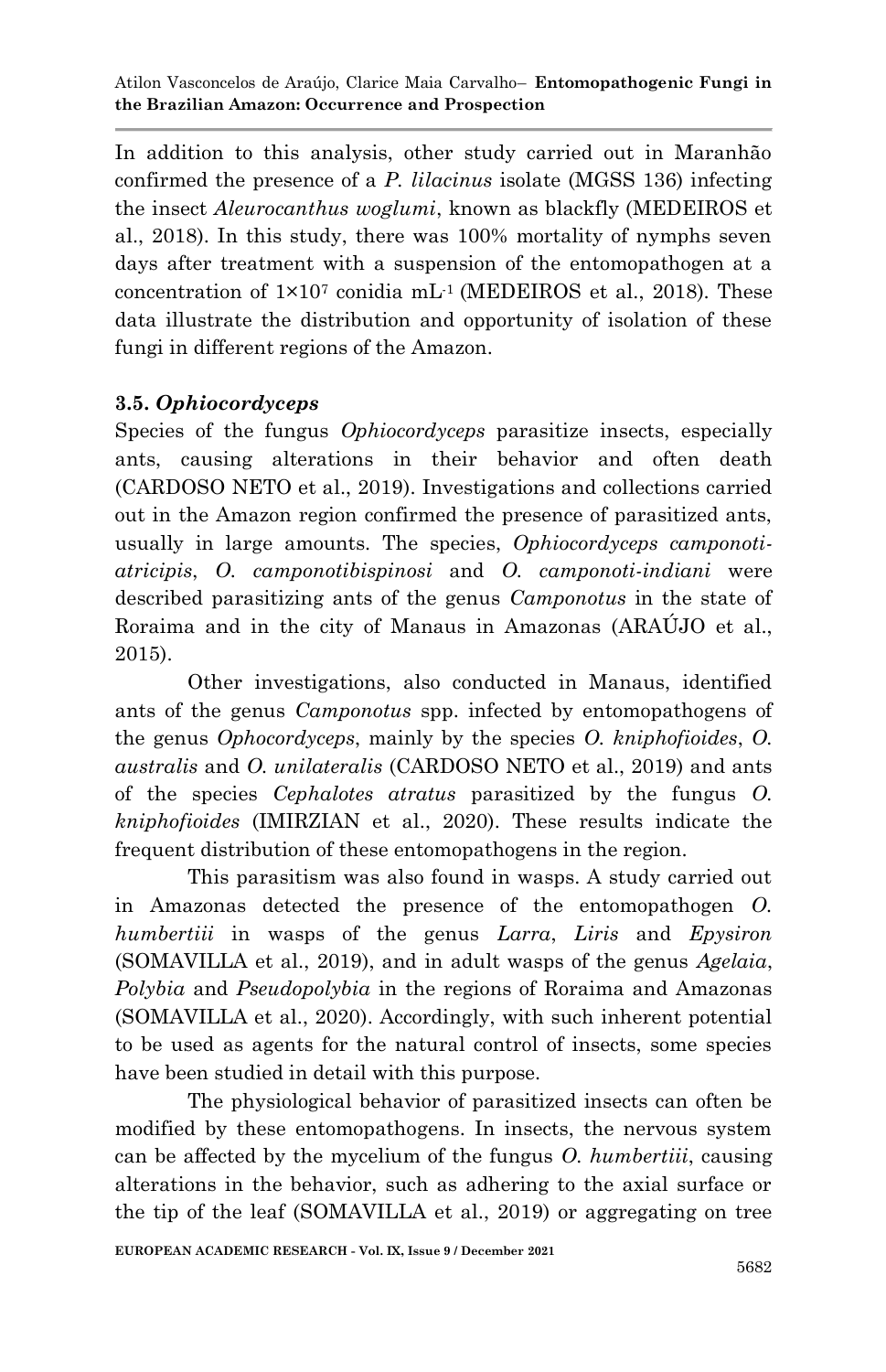trunks [\(IMIRZIAN et al., 2020\)](#page-20-11). These strategies are applied by fungi to favor their development and dispersion [\(SOMAVILLA et al., 2020\)](#page-22-14). Furthermore, although these fungi are often found as parasites, their infective structures remain in the soil while hosts are missing. Molecular analysis conducted in black soils in the state of Amazonas detected sequences of rRNA 18S similar to the species *Ophiocordyceps clavata* and *Ophiocordyceps nutans* [\(LUCHETA et al., 2016\)](#page-20-12).

In this region, a great quantity of genetic material of the entomopathogen *Cordyceps confragosa* [\(LUCHETA et al., 2016\)](#page-20-12) was also recorded. These fungi were detected parasitizing *Palpada vinetorum* insects, one of the coffee pollinators in plantations grown in the state of Rondônia. About this, the authors point to the importance of studies that also investigate damages to pollinating species by entomopathogens of this genus [\(COSTA et al., 2015\)](#page-19-14).

## **3.6. Other species**

Larvae of insects of the family Culicidae are also hosts of diverse species of fungus, and the study of such interactions can provide key information for discovering new agents for microbial control. In this context, fungi of the genus *Acremonium kiliense*, *Fusarium sacchari* var. *sacchari* and the entomopathogen *Paecilomyces* sp. were identified in larvae of insects of the species *Aedes aegypti*, *Aedes fluviatilis, Mansonia titillans, Anopheles darlingi* and *Trichoprosopon digitatun* collected from forest areas in the state of Amazonas and Roraima [\(PEREIRA et al., 2009\)](#page-22-15).

Furthermore, an analysis with isolates of *Fusarium proliferatum* and *Purpureocillium lilacinum* from the state of Tocantins detected pathogenicity against nymphs of *A. woglumi*, the citrus blackfly [\(MEDEIROS, 2016\)](#page-21-14). An isolate of *Fusarium* sp. (UFMG 11443) from insects in the state of Maranhão was pathogenic against *M. spectabilis* [\(CAMPAGNANI et al., 2017\)](#page-18-7). This isolate was the most virulent to nymphs of spittlebug both under laboratory and greenhouse conditions compared with other fungi analyzed in this study, including a commercial strain of *M. anisopliae*, [\(CAMPAGNANI et al., 2017\)](#page-18-7).

The bronze bug, *Thaumastocoris peregrins*, is an important pest in eucalyptus in Brazil. An experiment with an entomopathogen *Isaria* sp. (IBCB 367), isolated from pasture soils in Mato Grosso, found that the confirmed mortality rate of this pest in humid chamber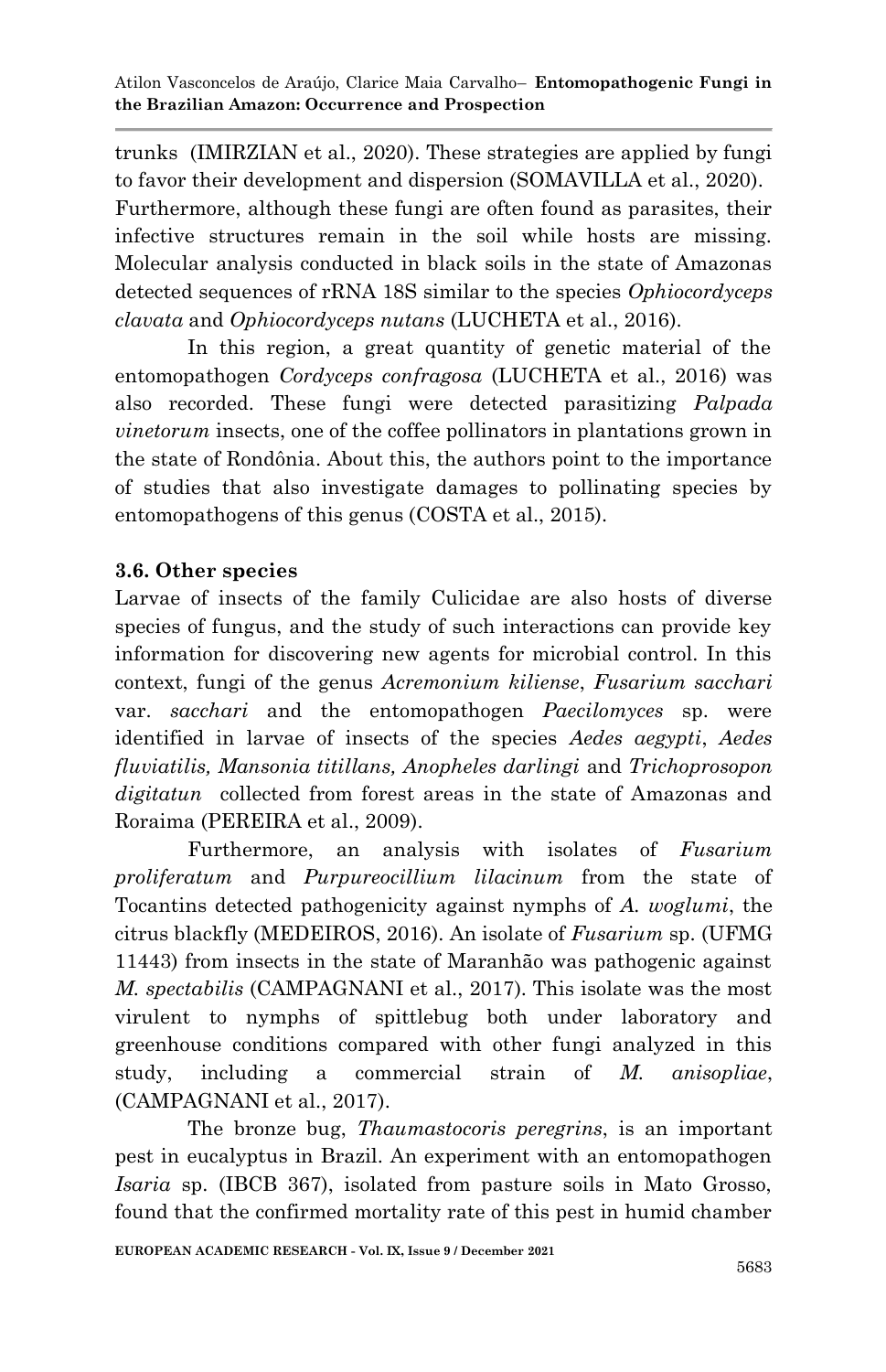was 87% [\(LORENCETTI et al., 2018\)](#page-20-13). Regarding the mortality time, in this study, 100% of the bed bugs were dead by the fourth day of assessment [\(LORENCETTI et al., 2018\)](#page-20-13). In this case, the small size of the insect, of about 1.3 mm, allows that the infection process by the fungus occurs more rapidly [\(LORENCETTI et al., 2018\)](#page-20-13).

Similarly, an isolate of the this genus also exhibited pathogenicity against whitefly, *B. tabaci* biotype B. Under laboratory conditions, the fungus of the species *Isaria fumosorosea* (CG 1228) caused >77% death of nymphs, and >93% of adults, thus being a promising agent for the control of this insect [\(MASCARIN et al.,](#page-21-9)  [2013\)](#page-21-9). Furthermore, it was also observed in these pests the epizootic occurrence of the entomopathogen *Verticillim lecanii* in commercial soybean crops in the state of Maranhão, causing a reduction of whitefly populations to extremely low levels (LOURENÇÃO et al., [2001\)](#page-20-14).

Other study carried out with a *Aschersonia* sp. isolate from Amazonas determined an efficiency for control of blackfly, *Aleurocanthus woglumi*. In laboratory, this fungus caused variable mortality at different stages of this pest, specifically 98.75% in eggs and 83% in nymphs 2 [\(PENA, 2007\)](#page-21-15). Such mortality began at the fourth day after treatment [\(PENA, 2007\)](#page-21-15). In the state of Acre, *Aschersonia* was reported as a natural enemy of nymphs of *Aleurodicus* sp., a genus of whiteflies [\(THOMAZINI et al., 2007\)](#page-23-5).

## **4. CONCLUSIONS**

In this study, the occurrence of entomopathogenic fungal genera native to the Brazilian Amazon was identified, mainly *Aspergillus*, *Fusarium*, *Metarhizium*, *Paecilomycese* and *Beauveria*. Regarding the prospected isolates, there was a predominance of *Beauveria* evaluated to control *Rhyzopertha dominica*, *Sitophilus oryzae* and Sitophilus *zeamais*, while *Metarhizium* was tested against *Diatraea saccharalis*, *Spodoptera cosmioides* and *Rhipicephalus microplus*. Other genera such as *Paecilomyces*, *Fusarium*, *Isaria* and *Verticillium* also have pathogenic potential, as well as *Ophiocordyceps*, usually infecting ants. Thus, the Amazon Region of Brazil constitutes a rich and promising source of entomopathogenic fungi that should be considered for the improvement of insect control.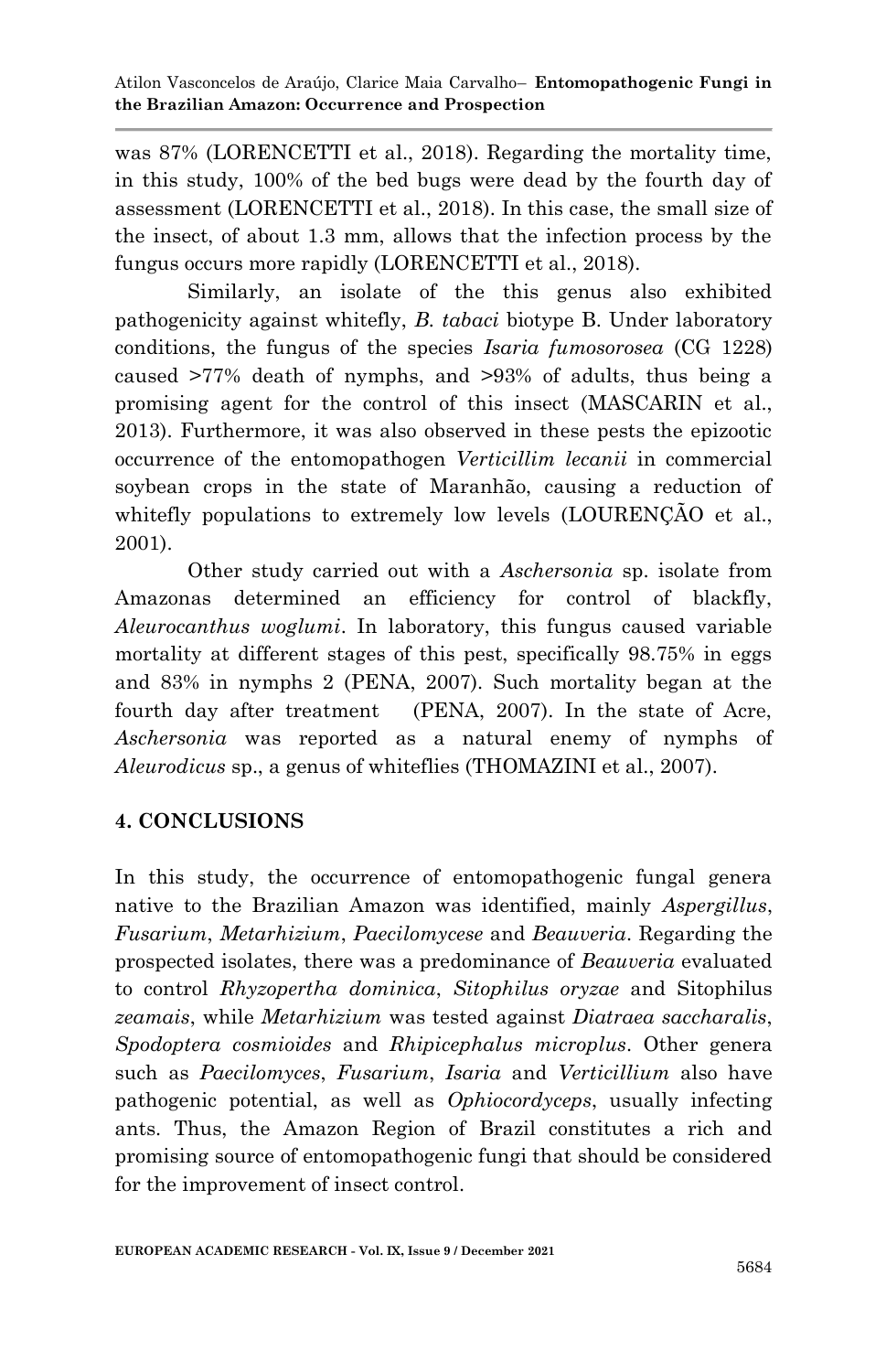### **REFERENCES**

<span id="page-18-10"></span>ALVES, M. M. T. A. Toxicity of the insect growth regulator lufenuron on the entomopathogenic fungus *Metarhizium anisopliae* (Metschnikoff) Sorokin assessed by conidia germination speed parameter. **African Journal of Biotechnology**, v. 10, n. 47, p. 9661-9667, 2011.

<span id="page-18-11"></span>ARAÚJO, A. V. **Fungos de solos da Amazônia com potencial para o controle do carrapato bovino** *Rhipicephalus microplus* **(Canestrini,1887)**. Dissertação (Mestrado em Ciência e Inovação Tecnológica). Pós-Graduação em Ciência, Inovação e Tecnologia para a Amazônia, Universidade Federal do Acre. Rio Branco - Acre, 72. 2017.

<span id="page-18-13"></span>ARAÚJO, J. P. M.; EVANS, H. C.; GEISER, D. M.; MACKAY, W. P.; HUGHES, D. P. Unravelling the diversity behind the *Ophiocordyceps unilateralis* (Ophiocordycipitaceae) complex: Three new species of zombie-ant fungi from the Brazilian Amazon. **Phytotaxa**, v. 220, n. 3, p. 224-238, 2015.

<span id="page-18-3"></span>BARROS, S. K. A.; PITTA, R. M.; LOPES, R. B.; DE ALMEIDA, E. G.; FERREIRA, F. T. R. Suscetibilidade de *Spodoptera frugiperda* e *Chrysodeixis includens* (Lepidoptera: Noctuidae) a infecções causadas por *Metarhizium rileyi*. **Pesquisa Agropecuária Tropical (Agricultural Research in the Tropics)**, v. 50, p. e61713-e61713, 2020.

<span id="page-18-8"></span>BOTELHO, A. B. R. Z.; ALVES-PEREIRA, A.; PRADO, R. C.; ZUCCHI, M. I.; JÚNIOR, I. D. *Metarhizium* species in soil from Brazilian biomes: a study of diversity, distribution, and association with natural and agricultural environments. **Fungal Ecology**, v. 41, p. 289-300, 2019.

<span id="page-18-6"></span>BOVI, E. C. V. **Caracterização patogênica e molecular de isolados de** *Beauveria* **sp e**  *Matarhizium* **sp de diferentes regiões do Brasil para o contole de** *Diatraea saccharalis*  **Fabricius (Leídoptera: Crambidae)**. Dissertação (Mestrado em microbiologia). Instituto de Biociências, letras e ciências exatas, Universidade Estadual Paulista "Júlio de Mesquita Filho". São José do Rio Preto - SP, 166 p. 2012.

<span id="page-18-0"></span>BRODEUR, J.; ABRAM, P. K.; HEIMPEL, G. E.; MESSING, R. H. Trends in biological control: public interest, international networking and research direction. **Biocontrol**, v. 63, n. 1, p. 11-26, 2018.

<span id="page-18-1"></span>BUTT, T.; COATES, C.; DUBOVSKIY, I.; RATCLIFFE, N. Entomopathogenic fungi: new insights into host–pathogen interactions. **Advances in genetics**, v. 94, p. 307-364, 2016.

<span id="page-18-7"></span>CAMPAGNANI, M. O.; CAMPOS, W. G.; AMORIM, S. S.; ROSA, L. H.; AUAD, A. M.; CANGUSSÚ, M. A.; MAURÍCIO, R. M. Prospection and fungal virulence associated with *Mahanarva spectabilis* (Hemiptera: Cercopidae) in an Amazon silvopastoral system. **Florida Entomologist**, v. 100, n. 2, p. 426-432, 2017.

<span id="page-18-12"></span>CARDOSO NETO, J. A.; LEAL, L. C.; BACCARO, F. B. Temporal and spatial gradients of humidity shape the occurrence and the behavioral manipulation of ants infected by entomopathogenic fungi in Central Amazon. **Fungal Ecology**, v. 42, p. 100871, 2019.

<span id="page-18-9"></span>CASTILHO, A. P.; PASINATO, J.; SANTOS, J. E. V. D.; COSTA, A.; NAVA, D. E.; JESUS, C. R. D.; ADAIME, R. Biology of *Bactrocera carambolae* (Diptera: Tephritidae) on four hosts. **Revista Brasileira de Entomologia**, v. 63, p. 302-307, 2020.

CERQUEIRA, A.; SILVA, T.; NUNES, A.; NUNES, D.; LOBATO, L.; VELOSO, T.; DE PAULA, S.; KASUYA, M.; SILVA, C. Amazon basin pasture soils reveal susceptibility to phytopathogens and lower fungal community dissimilarity than forest. **Applied Soil Ecology**, v. 131, p. 1-11, 2018.

CHANDLER, D.; BAILEY, A. S.; TATCHELL, G. M.; DAVIDSON, G.; GREAVES, J.; GRANT, W. P. The development, regulation and use of biopesticides for integrated pest management. **Philosophical transactions of the Royal Society of London. Series B, Biological sciences**, v. 366, n. 1573, p. 1987-98, 2011.

<span id="page-18-2"></span>CHRISTIAN LUZ; ROCHA, L. F.; MONTALVA, C.; SOUZA, D. A.; BOTELHO, A. B. R.; LOPES, R. B.; FARIA, M.; JÚNIOR, I. D. *Metarhizium humberi* sp. nov.(Hypocreales: Clavicipitaceae), a new member of the PARB clade in the *Metarhizium anisopliae* complex from Latin America. **Journal of Invertebrate Pathology**, v. 166, p. 107216, 2019.

<span id="page-18-4"></span>COATES, B. S.; HELLMICH, R. L.; LEWIS, L. C. *Beauveria bassiana* haplotype determination based on nuclear rDNA internal transcribed spacer PCR-RFLP. **Mycological Research**, v. 106, n. 1, p. 40-50, 2002.

<span id="page-18-5"></span>COSTA, J.; SILVA, C.; TEIXEIRA, C.; SALLET, L.; ROCHA, R.; TELES, B. Isolados de *Beauveria bassiana* para o controle biológico da broca-do-rizoma (C*osmopolites sordidus*, Germar) (Coleoptera:

**EUROPEAN ACADEMIC RESEARCH - Vol. IX, Issue 9 / December 2021**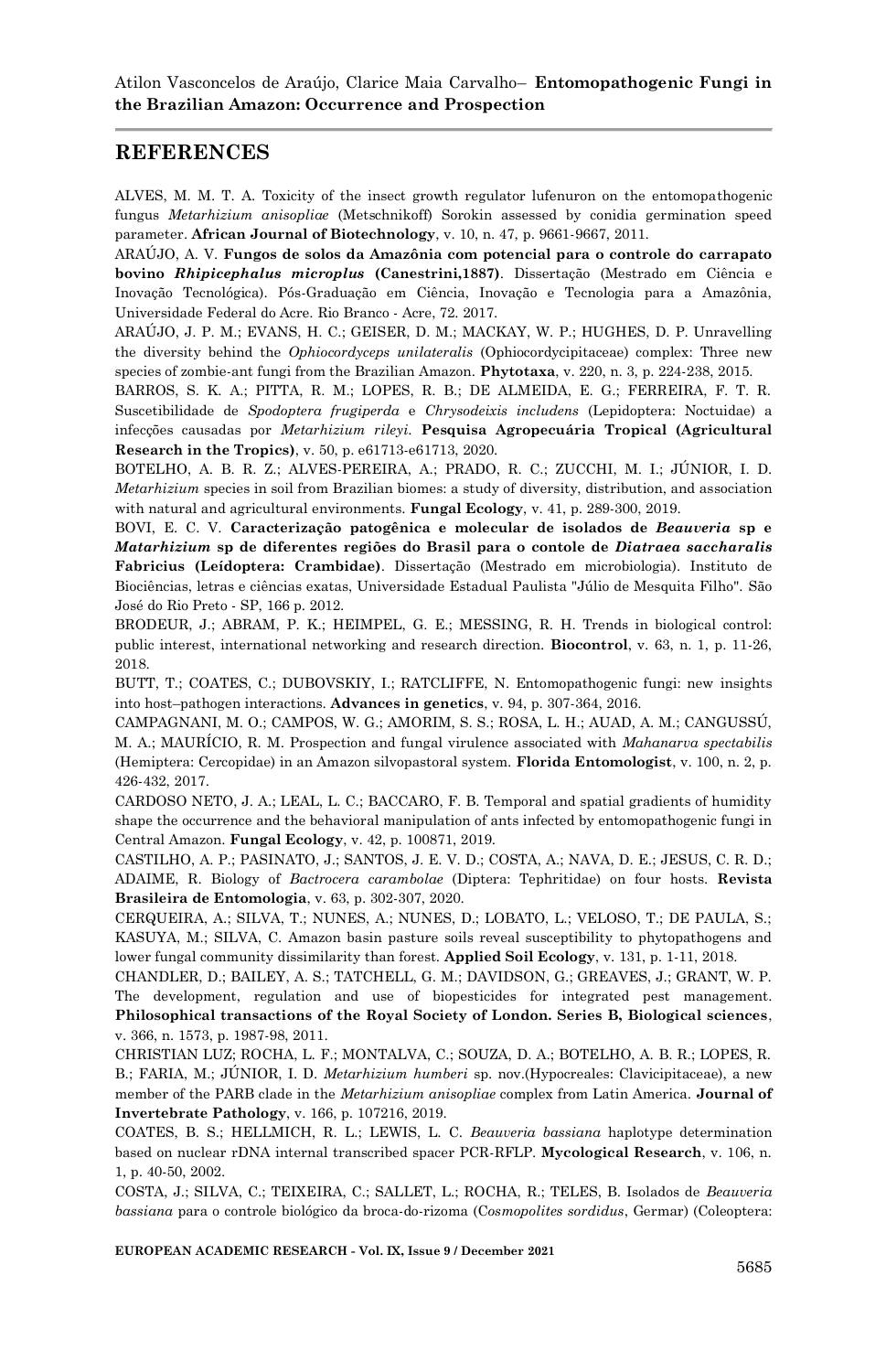Curculionidae). **Boletim de Pesquisa e Desenvolvimento/Embrapa RO**, v. 1677-8618, n. 68, p. 13, 2010.

<span id="page-19-14"></span>COSTA, J. N. M.; BRUM, C. M.; VIEIRA JÚNIOR, J. R.; FARIA, G. V.; UCHOA, T. L.; SILVA, T. T. Ocorrência do polinizador de café *Palpada vinetorum* (Diptera: Syrphidae) e parasitismo pelo fungo *Cordyceps* sp. In: IX Simpósio de Pesquisa dos Cafés do Brasil, Curitiba - PR. Embrapa Café, 2015.

<span id="page-19-4"></span>COSTA, J. N. M.; SILVA, R. B. D.; RIBEIRO, P. D. A.; GARCIA, A. Ocorrência de *Beauveria bassiana* (Bals.) Vuill. em broca-do-café (*Hypothenemus hampei,* ferrari) no estado de Rondônia, Brasil1. **Acta Amazonica**, v. 32, n. 3, p. 517-517, 2002.

<span id="page-19-7"></span>COSTA, J. N. M. T., C.A.D.; PEREIRA, K.L.; GAMA, F.C.; TELES, B.R. Avaliação em campo de diferentes isolados de *Beauveria bassiana* (bals.) Vuill. no controle da broca-do-café (*Hypothenemus*  hampei, FERRARI, 1867) (Coleoptera: Scolytidae) em Rondônia. In: Congresso Brasileiro de Entomologia, XXI, Recife - PE. **Anais e proceedings de eventos**, Embrapa Rondônia, 2006.

<span id="page-19-2"></span>COUTINHO-RODRIGUES, C. J. B.; PERINOTTO, W. M. D.; DA SILVA, W. O. B.; SANTI, L.; BERGER, M.; MARCIANO, A. F.; DE SA, F. A.; NOGUEIRA, M. R. D.; QUINELATO, S.; BITTENCOURT, V. Virulence, proteolytic and lipolytic activities of Brazilian *Beauveria bassiana* s.l. isolates (Hypocreales: Clavicipitaceae) to *Rhipicephalus microplus* ticks (Acari: Ixodidae). **Biocontrol Sci Techn**, v. 26, n. 2, p. 239-249, 2016.

<span id="page-19-3"></span>CURE, J. R.; RODRÍGUEZ, D.; GUTIERREZ, A. P.; PONTI, L. The coffee agroecosystem: bioeconomic analysis of coffee berry borer control (*Hypothenemus hampei*). **Scientific reports**, v. 10, n. 1, p. 1-12, 2020.

<span id="page-19-0"></span>DEREUMEAUX, C.; FILLOL, C.; QUÉNEL, P.; DENYS, S. Pesticide exposures for residents living close to agricultural lands: A review. **Environment international**, v. 134, p. 105210, 2020.

<span id="page-19-12"></span>DORNELAS, A. S. P.; SARMENTO, R. D. A.; PEDRO-NETO, M.; SILVA, D. G. D.; SANTOS, G. R. D.; NASCIMENTO, M. O. D.; OLIVEIRA, C. A.; SOUZA, D. J. D. Suscetibilidade de operárias de *Atta sexdens* tratadas com o imunossupressor Sandimmun Neoral a *Metarhizium anisopliae*. **Pesquisa Agropecuária Brasileira**, v. 52, n. 2, p. 133-136, 2017.

<span id="page-19-10"></span>FABRICE, C.; TONUSSI, R. L.; ORLANDELLI, R. C.; LOURENÇO, D. A.; PAMPHILE, J. A. Compatibility of entomopathogenic fungus *Metarhizium anisopliae* (Metschnikoff) Sorokin with fungicide thiophanate-methyl assessed by germination speed parameter. **J. Food Agric. Environ**, v. 11, n. 1, p. 368-372, 2013.

<span id="page-19-1"></span>FERNANDES, E. K.; BITTENCOURT, V. R.; ROBERTS, D. W. Perspectives on the potential of entomopathogenic fungi in biological control of ticks. **Experimental parasitology**, v. 130, n. 3, p. 300-5, 2012.

FERNANDES, E. K.; MORAES, A. M.; RANGEL, D. E.; BITTENCOURT, V. R.; ROBERTS, D. W. Cold activity of *Beauveria* and *Metarhizium*, and thermotolerance of *Beauveria*. **Journal of invertebrate pathology**, v. 98, n. 1, p. 69-78, 2008.

<span id="page-19-9"></span>FERNANDES, E. K.; RANGEL, D. E.; MORAES, A. M.; BITTENCOURT, V. R.; ROBERTS, D. W. Variability in tolerance to UV-B radiation among *Beauveria* spp. isolates. **Journal of Invertebrate Pathology**, v. 96, n. 3, p. 237-243, 2007.

<span id="page-19-11"></span>FONSECA, Q. R.; SARQUIS, M. I. D. M.; HAMADA, N.; ALENCAR, Y. B. Ocorrência de fungos filamentosos associados a larvas de *Simulium goeldii* Cerqueira & Nunes de Mello da Amazônia Central, Brasil. **Brazilian Journal of Microbiology**, v. 39, n. 2, p. 282-285, 2008.

<span id="page-19-13"></span>FRAZZON, A. P. G.; JUNIOR, I. D. S. V.; MASUDA, A.; SCHRANK, A.; VAINSTEIN, M. H. In vitro assessment of *Metarhizium anisopliae* isolates to control the cattle tick *Boophilus microplus*. **Veterinary Parasitology**, v. 94, n. 1-2, p. 117-125, 2000.

<span id="page-19-8"></span>FREGONESI, A. F.; MOCHI, D. A.; MONTEIRO, A. C. Compatibilidade de isolados de *Beauveria bassiana* a inseticidas, herbicidas e maturadores em condições de laboratório. **Arquivos do Instituto Biológico**, v. 83, 2016.

<span id="page-19-6"></span>GAMA, F. C. T., C. A. D.; GARCIA, A.; COSTA, J. N. M.; LIMA, D. K. S. Diversidade de fungos filamentosos associados a *Hypothenemus hampei* (Ferrari) (Coleoptera: Scolytidae) e suas galerias em frutos de *Coffea canephora* (Pierre). **Neotropical Entomology**, v. 35, n. 5, p. 573-578, 2006.

<span id="page-19-5"></span>GAMA, F. D. C.; TEIXEIRA, C.; GARCIA, A.; COSTA, J.; LIMA, D. Influência do ambiente na diversidade de fungos associados a *Hypothenemus hampei* (Ferrari)(Coleoptera, Scolytidae) e frutos de *Coffea canephora*. **Arquivos do Instituto Biológico**, v. 72, n. 3, p. 359-364, 2005.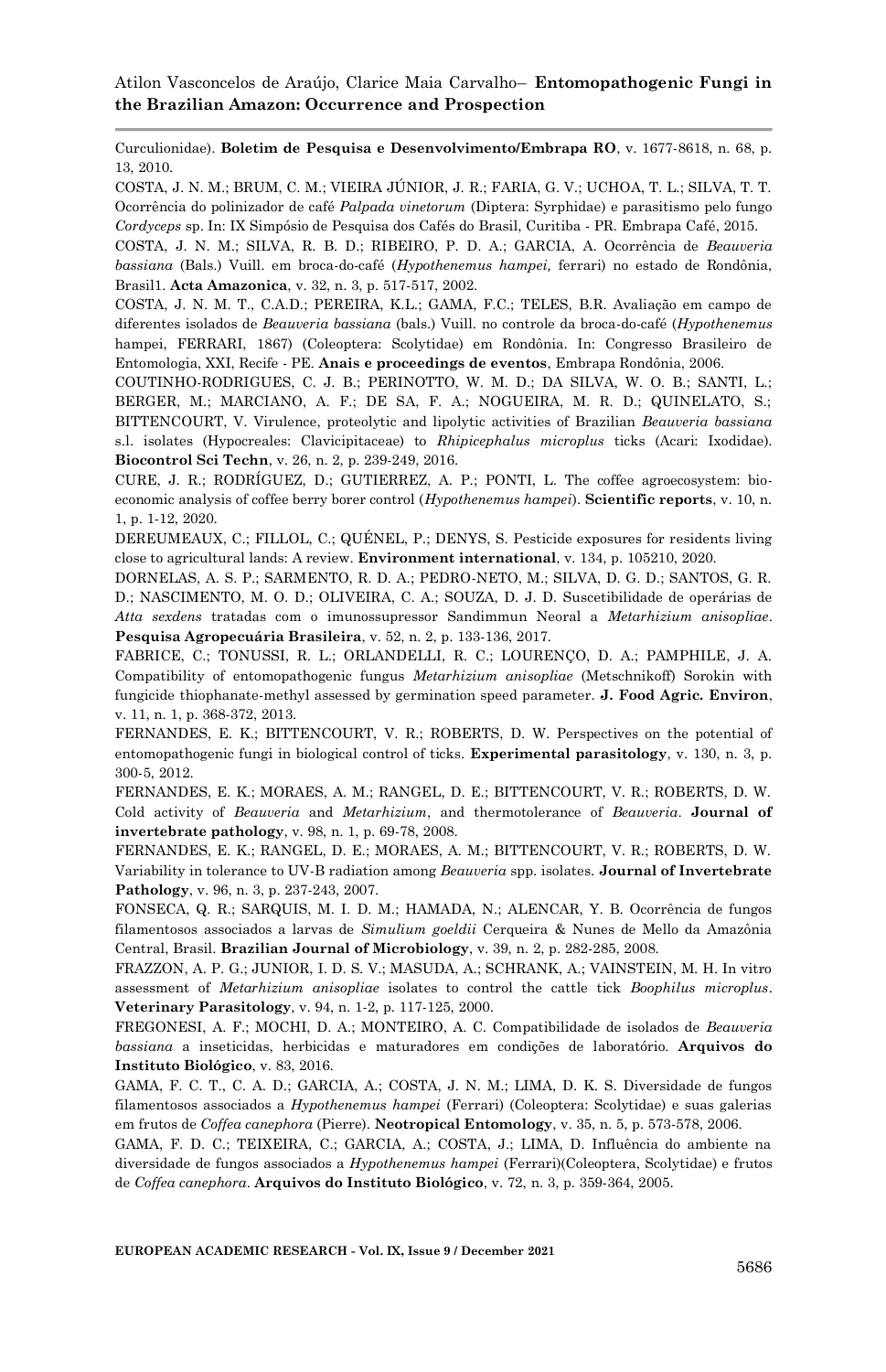<span id="page-20-1"></span>GOLO, P. S.; SANTOS, H. A.; PERINOTTO, W. M.; QUINELATO, S.; ANGELO, I. C.; CAMARGO, M. G.; SA, F. A.; MASSARD, C. L.; FERNANDES, E. K.; ROBERTS, D. W.; BITTENCOURT, V. R. The influence of conidial Pr1 protease on pathogenicity potential of *Metarhizium anisopliae* senso latu to ticks. **Parasitology research**, v. 114, n. 6, p. 2309-15, 2015.

<span id="page-20-4"></span>HOLLAND, J. M.; BIANCHI, F. J.; ENTLING, M. H.; MOONEN, A. C.; SMITH, B. M.; JEANNERET, P. Structure, function and management of semi‐natural habitats for conservation biological control: a review of European studies. **Pest management science**, v. 72, n. 9, p. 1638- 1651, 2016.

<span id="page-20-11"></span>IMIRZIAN, N.; ARAÚJO, J. P.; HUGHES, D. P. A new zombie ant behavior unraveled: Aggregating on tree trunks. **Journal of Invertebrate Pathology**, v. 177, p. 107499, 2020.

IMOULAN, A.; HUSSAIN, M.; KIRK, P. M.; EL MEZIANE, A.; YAO, Y.-J. Entomopathogenic fungus Beauveria: Host specificity, ecology and significance of morpho-molecular characterization in accurate taxonomic classification. **Journal of Asia-Pacific Entomology**, v. 20, n. 4, p. 1204-1212, 2017.

<span id="page-20-10"></span>INGLIS, P. W.; TIGANO, M. S. Identification and taxonomy of some entomopathogenic *Paecilomyces*  spp.(Ascomycota) isolates using rDNA-ITS sequences. **Genetics and Molecular Biology**, v. 29, n. 1, p. 132-136, 2006.

<span id="page-20-0"></span>LACEY, L.; GRZYWACZ, D.; SHAPIRO-ILAN, D.; FRUTOS, R.; BROWNBRIDGE, M.; GOETTEL, M. Insect pathogens as biological control agents: back to the future. **Journal of invertebrate pathology**, v. 132, p. 1-41, 2015.

<span id="page-20-3"></span>LI, J.; SHI, M.; HE, Y.; FU, J.; ZHENG, L. Scanning electron microscopic observation of the infection process of a Metarhizium strain Ma6 highly pathogenic to Phyllotreta striolata. **PeerJ Preprints**, v. 6, p. e26989v1, 2018.

<span id="page-20-9"></span>LOPES, L. M.; SOUSA, A. H.; SANTOS, V. B.; SILVA, G. N.; ABREU, A. O. Development rates of *Callosobruchus maculatus* (Coleoptera: Chrysomelidae) in landrace cowpea varieties occurring in southwestern Amazonia. **Journal of Stored Products Research**, v. 76, p. 111-115, 2018.

<span id="page-20-5"></span>LOPES, R. B.; MICHEREFF-FILHO, M.; TIGANO, M. S.; NEVES, P.; LOPEZ, E. L.; FANCELLI, M.; DA SILVA, J. P. Virulence and horizontal transmission of selected Brazilian strains of *Beauveria bassiana* against *Cosmopolites sordidus* under laboratory conditions. **Bulletin of insectology**, v. 64, n. 2, p. 201-208, 2011.

<span id="page-20-13"></span>LORENCETTI, G. A. T.; POTRICH, M.; MAZARO, S. M.; LOZANO, E. R.; BARBOSA, L. R.; MENEZES, M. J. S.; GONÇALVES, T. E. Eficiência de *Beauveria bassiana* Vuill. e Isaria sp. para o controle de *Thaumastocoris peregrinus* Carpintero & Dellapé (Hemiptera: Thaumastocoridae). **Ciência Florestal**, v. 28, n. 1, p. 403-411, 2018.

<span id="page-20-6"></span>LOUREIRO, E. D. S.; MONTEIRO, A. Seleção de isolados de *Beauveria bassiana*, *Metarhizium anisopliae* e *Paecilomyces farinosus*, patogênicos para operárias de *Atta sexdens* (Linnaeus, 1758) (Hymenoptera: Formicidae). **Arquivos do Instituto Biológico**, v. 71, n. 1, 2004.

<span id="page-20-7"></span>LOUREIRO, E. S.; LIMA, A. R.; PESSOA, L. G. A.; DIAS, P. M.; ADÃO, D. V.; DEVOZ, G. L. R. Bioprospecção de *Metarhizium rileyi* (Ascomycota: Clavicipitaceae) no controle de *Spodoptera cosmioides* (Walker)(Lepidoptera: Noctuidae). **Research, Society and Development**, v. 9, n. 7, p. e199973907-e199973907, 2020.

<span id="page-20-14"></span>LOURENÇÃO, A. L.; MIRANDA, M. A.; ALVES, S. B. Ocorrência epizoótica de *Verticillium lecanii*  em *Bemisia tabaci* biótipo B (Hemiptera: Aleyrodidae) no Estado do Maranhão. **Neotropical Entomology**, v. 30, n. 1, p. 183-185, 2001.

<span id="page-20-2"></span>LOVETT, B.; LEGER, R. J. S. Stress is the rule rather than the exception for Metarhizium. **Current genetics**, v. 61, n. 3, p. 253-261, 2015.

<span id="page-20-8"></span>LUBECK, I.; ARRUDA, W.; SOUZA, B. K.; STANISÇUASKI, F.; CARLINI, C. R.; SCHRANK, A.; VAINSTEIN, M. H. Evaluation of *Metarhizium anisopliae* strains as potential biocontrol agents of the tick *Rhipicephalus* (*Boophilus*) *microplus* and the cotton stainer *Dysdercus peruvianus*. **Fungal Ecology**, v. 1, n. 2-3, p. 78-88, 2008.

<span id="page-20-12"></span>LUCHETA, A. R.; DE SOUZA CANNAVAN, F.; ROESCH, L. F. W.; TSAI, S. M.; KURAMAE, E. E. Fungal community assembly in the Amazonian Dark Earth. **Microbial ecology**, v. 71, n. 4, p. 962- 973, 2016.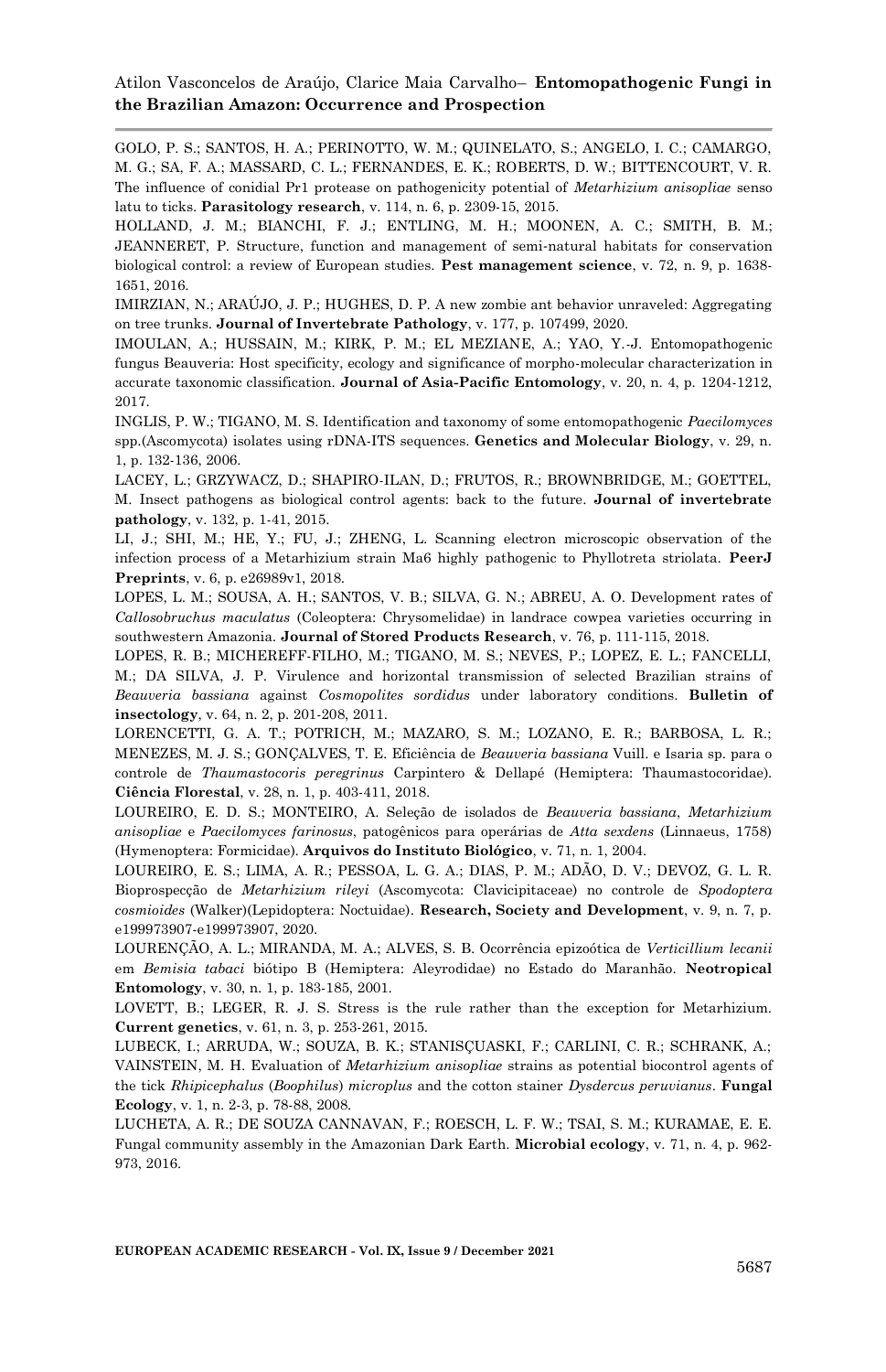<span id="page-21-8"></span>MAGALHÃES, B. P.; GOETTEL, M. S.; FRAZÃO, H. D. S. Sporulation of *Metarhizium anisopliae* var. acridum and *Beauveria bassiana* on *Rhammatocerus schistocercoides* under humid and dry conditions. **Brazilian Journal of Microbiology**, v. 31, n. 3, p. 161-163, 2000.

MAIA, L. C.; CARVALHO JÚNIOR, A. A. D.; CAVALCANTI, L. D. H.; GUGLIOTTA, A. D. M.; DRECHSLER-SANTOS, E. R.; SANTIAGO, A. L. D. A.; CÁCERES, M. E. D. S.; GIBERTONI, T. B.; APTROOT, A.; GIACHINI, A. J. Diversity of Brazilian fungi. **Rodriguésia**, v. 66, n. 4, p. 1033-1045, 2015.

<span id="page-21-3"></span>MANNINO, M. C.; HUARTE-BONNET, C.; DAVYT-COLO, B.; PEDRINI, N. Is the Insect Cuticle the only Entry Gate for Fungal Infection? Insights into Alternative Modes of Action of Entomopathogenic Fungi. **Journal of Fungi**, v. 5, n. 2, p. 33, 2019.

<span id="page-21-9"></span>MASCARIN, G. M.; KOBORI, N. N.; QUINTELA, E. D.; DELALIBERA JR, I. The virulence of entomopathogenic fungi against *Bemisia tabaci* biotype B (Hemiptera: Aleyrodidae) and their conidial production using solid substrate fermentation. **Biological control**, v. 66, n. 3, p. 209-218, 2013.

<span id="page-21-5"></span>MASCARIN, G. M.; LOPES, R. B.; DELALIBERA JR, Í.; FERNANDES, É. K. K.; LUZ, C.; FARIA, M. Current status and perspectives of fungal entomopathogens used for microbial control of arthropod pests in Brazil. **Journal of invertebrate pathology**, v. 165, p. 46-53, 2019.

<span id="page-21-14"></span>MEDEIROS, F. R. **Patogenicidade de fungos a mosca-negra-dos-citros e compatibilidade entre agrotóxicos e** *Purpureocillium lilacinum*. Tese (Doutorado em Agronomia). Faculdade de Ciências Agronômicas da UNESP - Campus de Botucatu. São Paulo, p. 76. 2016.

<span id="page-21-13"></span>MEDEIROS, F. R.; LEMOS, R. N. S. D.; RODRIGUES, A. A. C.; BATISTA FILHO, A.; OLIVEIRA, L. D. J. M. G. D.; ARAÚJO, J. R. G. Occurrence of *Purpureocillium lilacinum* in citrus black fly nymphs. **Revista Brasileira de Fruticultura**, v. 40, n. 2, 2018.

<span id="page-21-0"></span>MESSING, R.; BRODEUR, J. Current challenges to the implementation of classical biological control. **Biocontrol**, v. 63, n. 1, p. 1-9, 2018.

<span id="page-21-12"></span>MILANI, M. S. T.; SAMSON, R. A.; MARTINS, I.; BRUNO, W. DNA markers for differentiating isolates of *Paecilomyces lilacinus*. **Microbiology**, v. 141, n. 1, p. 239-245, 1995.

<span id="page-21-4"></span>MISHRA, S.; KUMAR, P.; MALIK, A. Effect of temperature and humidity on pathogenicity of native Beauveria bassiana isolate against Musca domestica L. **Journal of parasitic diseases**, v. 39, n. 4, p. 697-704, 2015.

<span id="page-21-7"></span>MOINO JUNIOR, A.; ALVES, S.; PEREIRA, R. Efficacy of *Beauveria bassiana* (Balsamo) Vuillemin isolates for control of stored‐grain pests. **Journal of Applied Entomology**, v. 122, n. 1‐5, p. 301- 305, 1998.

<span id="page-21-1"></span>MOMANY, M.; TALBOT, N. J. Septins focus cellular growth for host infection by pathogenic fungi. **Frontiers in cell and developmental biology**, v. 5, p. 33, 2017.

<span id="page-21-2"></span>MONDAL, S.; BAKSI, S.; KORIS, A.; VATAI, G. Journey of enzymes in entomopathogenic fungi. **Pacific Science Review A: Natural Science and Engineering**, v. 18, n. 2, p. 85-99, 2016.

<span id="page-21-11"></span>MURAD, A. M.; LAUMANN, R. A.; LIMA, T. D. A.; SARMENTO, R. B.; NORONHA, E. F.; ROCHA, T. L.; VALADARES-INGLIS, M. C.; FRANCO, O. L. Screening of entomopathogenic *Metarhizium anisopliae* isolates and proteomic analysis of secretion synthesized in response to cowpea weevil (*Callosobruchus maculatus*) exoskeleton. **Comparative Biochemistry and Physiology Part C: Toxicology & Pharmacology**, v. 142, n. 3-4, p. 365-370, 2006.

<span id="page-21-6"></span>OLIVEIRA, D. G. P.; KASBURG, C. R.; ALVES, L. F. A. Efficacy of *Beauveria bassiana* against the poultry red mite, *Dermanyssus gallinae* (De Geer, 1778) (Mesostigmata: Dermanyssidae), under laboratory and hen house conditions. **Systematic and Applied Acarology**, v. 25, n. 5, p. 895-905, 2020.

<span id="page-21-10"></span>PAULA, A. R. D. **Seleção de isolados de fungos entomopatogênicos, visando o controle de adultos do mosquito** *Aedes aegypti* **(Díptera: Culicidae)**. Dissertação (Mestrado em Produção Vegetal). Centro de Ciências e Tecnologias Agropecuárias da Universidade Estadual do Norte Fluminense Darcy Ribeiro. Campos dos Goytacazes - RJ, p 64. 2007.

<span id="page-21-15"></span>PENA, M. R. **Biologia da Mosca-Negra-dos-Citros,** *Aleurocanthus woglumi* **Ashby 1915 (Hemiptera: Aleyrodidae) em três plantas hospedeiras e uso do fungo** *Aschersonia* **sp., como agente entomopatogênico**. Dissertação (Mestrado em Agricultura e Sustentabilidade na Amazônia). Programa de Pós-Graduação em Agricultura e Sustentabilidade na Amazônia - PPG-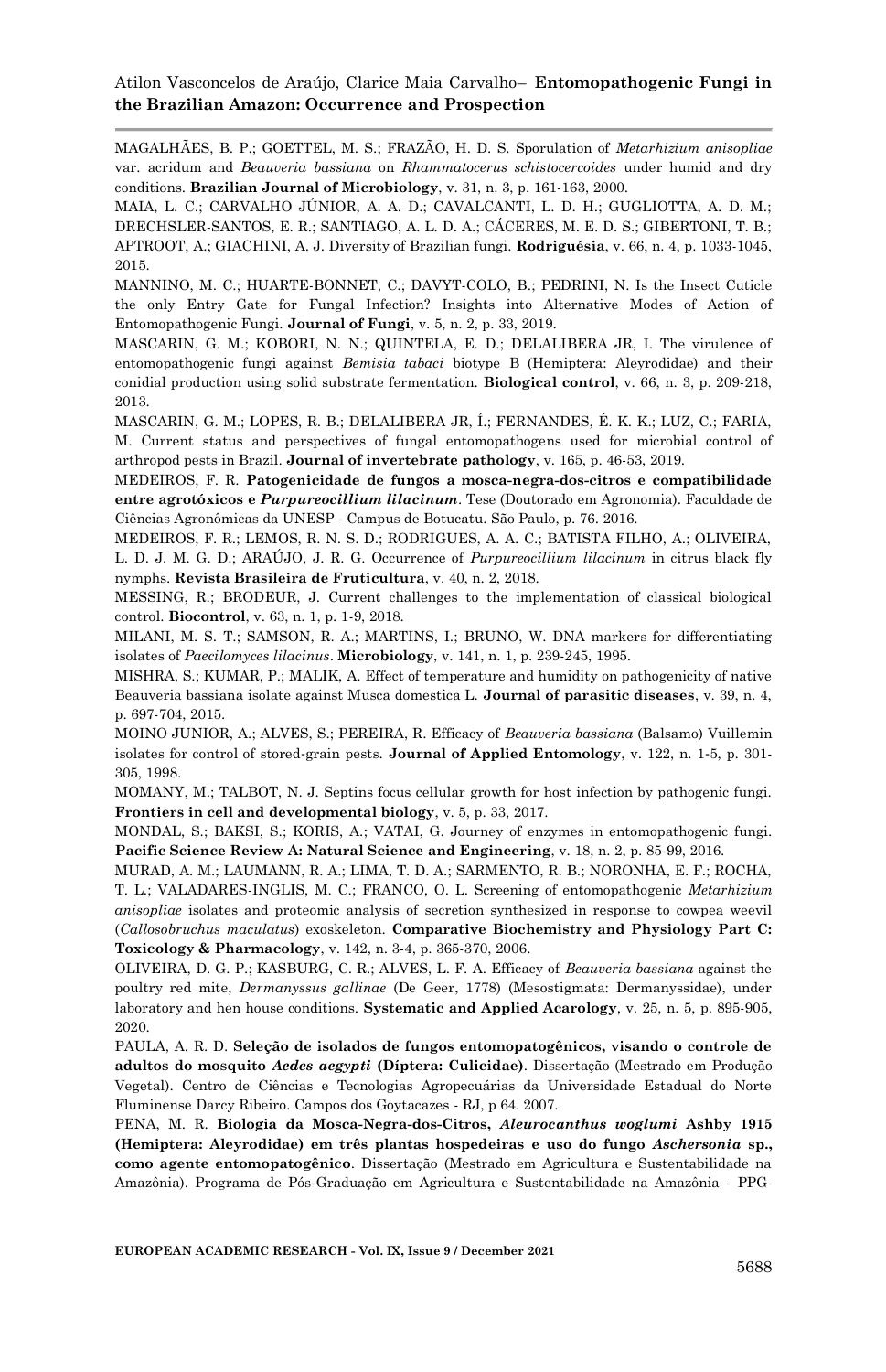ASA, Faculdade de Ciências Agrárias da Universidade Federal do Amazonas (UFAM). Manaus - AM, 87 p. 2007.

<span id="page-22-15"></span>PEREIRA, E. D. S.; SARQUIS, M. I. D. M.; FERREIRA-KEPPLER, R. L.; HAMADA, N.; ALENCAR, Y. B. Filamentous fungi associated with mosquito larvae (Diptera: Culicidae) in municipalities of the Brazilian Amazon. **Neotropical Entomology**, v. 38, n. 3, p. 352-359, 2009.

<span id="page-22-10"></span>PERINOTTO, W. M. D. S. **Estudo da atividade enzimática e patogênica de isolados brasileiros de** *Metarhizium anisopliae* **sl visando o uso no controle biológico de**  *Rhipicephalus* **(Boophilus)** *microplus*. Tese (Doutorado em Ciências). Instituto de Veterinária, Universidade Federal Rural do Rio de Janeiro. Seropédica - RJ, 79 p. 2013.

<span id="page-22-0"></span>PIGNATI, W. A.; LIMA, F. A. N. D. S.; LARA, S. S. D.; CORREA, M. L. M.; BARBOSA, J. R.; LEÃO, L. H. D. C.; PIGNATTI, M. G. Distribuição espacial do uso de agrotóxicos no Brasil: uma ferramenta para a Vigilância em Saúde. **Ciência & Saúde Coletiva**, v. 22, p. 3281-3293, 2017.

<span id="page-22-5"></span>PYLRO, V. S.; ROESCH, L. F.; ORTEGA, J. M.; DO AMARAL, A. M.; TOTOLA, M. R.; HIRSCH, P. R.; ROSADO, A. S.; GOES-NETO, A.; DA COSTA DA SILVA, A. L.; ROSA, C. A.; MORAIS, D. K.; ANDREOTE, F. D.; DUARTE, G. F.; DE MELO, I. S.; SELDIN, L.; LAMBAIS, M. R.; HUNGRIA, M.; PEIXOTO, R. S.; KRUGER, R. H.; TSAI, S. M.; AZEVEDO, V. Brazilian Microbiome Project: revealing the unexplored microbial diversity--challenges and prospects. **Microbial ecology**, v. 67, n. 2, p. 237-41, 2014.

<span id="page-22-9"></span>QUINELATO, S.; GOLO, P. S.; PERINOTTO, W. M.; SÁ, F. A.; CAMARGO, M. G.; ANGELO, I. C.; MORAES, A. M.; BITTENCOURT, V. R. Virulence potential of *Metarhizium anisopliae* sl isolates on *Rhipicephalus* (Boophilus) *microplus* larvae. **Veterinary parasitology**, v. 190, n. 3-4, p. 556-565, 2012.

<span id="page-22-4"></span>RAMIREZ, J. L.; MUTURI, E. J.; DUNLAP, C.; ROONEY, A. P. Strain-specific pathogenicity and subversion of phenoloxidase activity in the mosquito Aedes aegypti by members of the fungal entomopathogenic genus Isaria. **Sci Rep**, v. 8, n. 1, p. 9896, 2018.

<span id="page-22-6"></span>RAMOS, E. Q. **Seleção de isolados de fungos entomopatogênicos para o controle de**  *Bemisia tabaci* **biótipo B**. Dissertação (Mestrado em Ciências). Escola Superior de Agricultura "Luiz de Queiroz", Universidade de São Paulo. Piracicaba, 57 p 2001.

<span id="page-22-2"></span>ROBERTS, D. W.; LEGER, R. J. *Metarhizium* spp., cosmopolitan insect-pathogenic fungi: mycological aspects. **Advances in applied microbiology**, v. 54, n. 1, p. 1-70, 2004.

<span id="page-22-3"></span>SAMSON, R. A.; EVANS, H. C.; LATGÉ, J.-P. **Atlas of entomopathogenic fungi**. 1 ed. Springer Science & Business Media, 2013. ISBN 3662058901.

<span id="page-22-12"></span>SANTIAGO, D. C.; HOMECHIN, M.; SILVA, J. F. V.; RIBEIRO, E. R.; GOMES, B. C.; SANTORO, P. H. Seleção de isolados de *Paecilomyces lilacinus* (Thom.) Samson para controle de *Meloidogyne paranaensis* em tomateiro. **Ciência Rural**, v. 36, n. 4, p. 1055-1064, 2006.

<span id="page-22-11"></span>SCHNEIDER, L.; SILVA, C.; PAMPHILE, J.; CONTE, H. Infection, colonization and extrusion of *Metarhizium anisopliae* (Metsch) Sorokin (Deuteromycotina: Hyphomycetes) in pupae of *Diatraea saccharalis* F.(Lepidoptera: Crambidae). **Journal of Entomology and Nematology**, v. 5, n. 1, p. 1-9, 2013.

<span id="page-22-8"></span>SILVA, T. L.; LIMA, A. L.; SOUSA, M. D. S. M.; JESUS-BARROS, C. R.; BARIANI, A.; PEREIRA, J. F.; ADAIME, R. Potential of Amazonian isolates of *Metarhizium* to control immatures of *Bactrocera carambolae* (Diptera: Tephritidae). **Florida Entomologist**, v. 99, n. 4, p. 788-789, 2016.

<span id="page-22-1"></span>SINGH, A.; BHARDWAJ, R.; SINGH, I. K. Biocontrol Agents: Potential of Biopesticides for Integrated Pest Management. In: (Ed.). **Biofertilizers for Sustainable Agriculture and Environment**: Springer, 2019. p.413-433.

<span id="page-22-14"></span>SOMAVILLA, A.; BARBOSA, B. C.; PREZOTO, F.; OLIVEIRA, M. L. Infection and behavior manipulation of social wasps (Vespidae: Polistinae) by *Ophiocordyceps humbertii* in Neotropical forests: new records of wasp-zombification by a fungus. **Studies on Neotropical Fauna and Environment**, v. 55, n. 1, p. 23-28, 2020.

<span id="page-22-13"></span>SOMAVILLA, A.; BARTOLOMAY, P. R.; SOARES, M. M. M. Behavior Manipulation of *Crabronidae*  and Pompilidae (Hymenoptera) by the Entomopathogenic Fungus *Ophiocordyceps humbertii*  (Ascomycota: Hypocreales) in an Amazonian Rainforest, Brazil. **Revista Brasileira de Zoociências**, v. 20, n. 2, p. 1-7, 2019.

<span id="page-22-7"></span>SOUZA, T. D. **Seleção de fungos entomopatogênicos para o controle de** *Helicoverpa armigera* **(Hübner) (Lepidoptera: Noctuidae): efeitos letais, subletais e avaliação da**